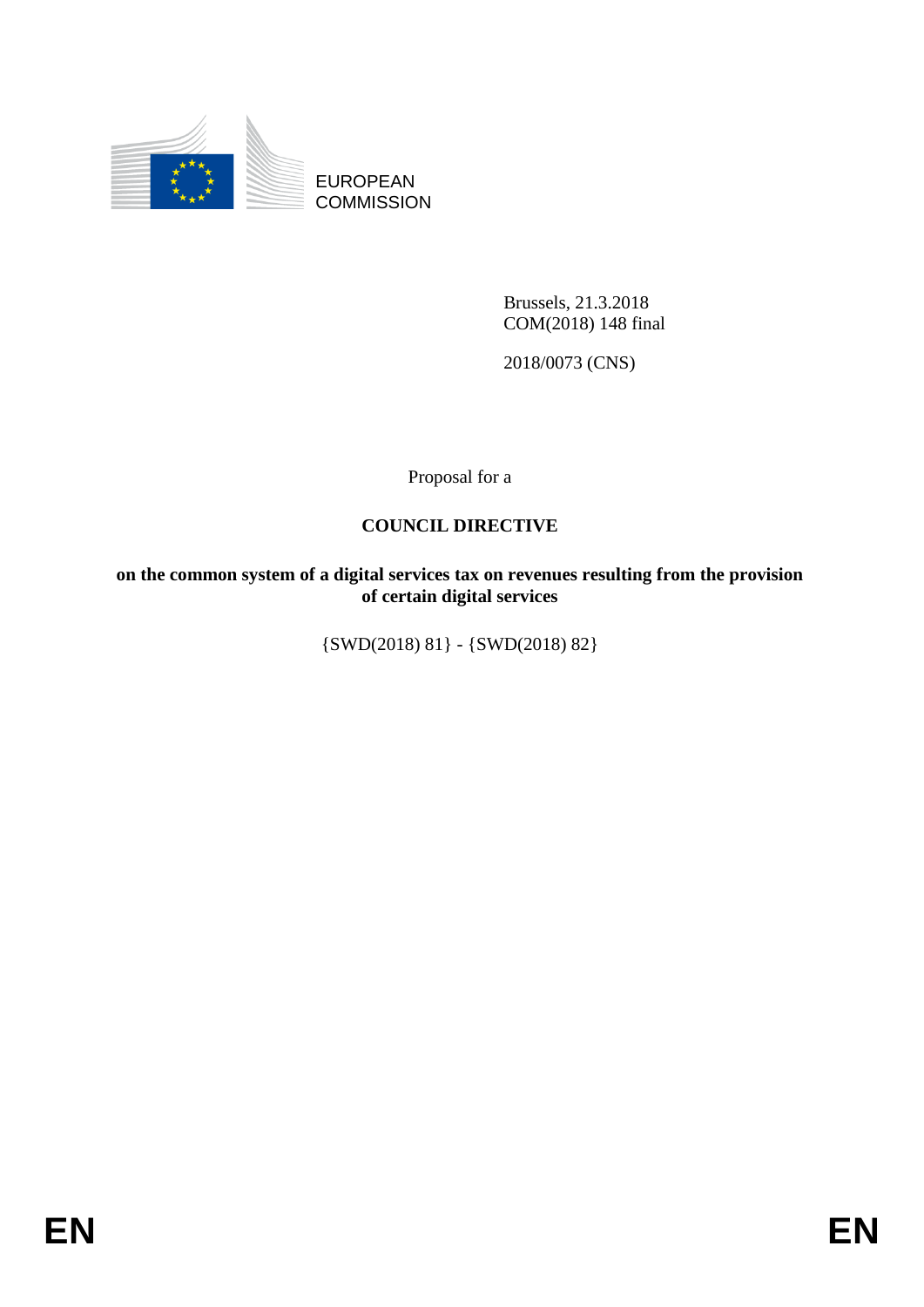### **EXPLANATORY MEMORANDUM**

### **1. CONTEXT OF THE PROPOSAL**

### **• Reasons for and objectives of the proposal**

The Digital Single Market is one of the main political priorities of the European Commission<sup>1</sup>, which aims at opening up digital opportunities for people and businesses in a market of over 500 million EU consumers. In order to deliver on its potential, the Digital Single Market needs a modern and stable tax framework which stimulates innovation, tackles market fragmentation and allows all players to tap into the new market dynamics under fair and balanced conditions. Ensuring fair taxation of the digital economy is also part of the European Commission's agenda on a fair and efficient tax system in the European Union<sup>2</sup>.

The digital economy is transforming the way we interact, consume and do business. Digital companies are growing far faster than the economy at large, and this trend is only set to continue. Digital technologies bring many benefits to society and, from a tax perspective, they create opportunities for tax administrations and offer solutions to reduce administrative burdens, facilitate collaboration between tax authorities, as well as addressing tax evasion.

However, policy makers are currently struggling to find solutions which can ensure a fair and effective taxation as the digital transformation of the economy accelerates, given that the existing corporate taxation rules are outdated and do not capture this evolution. In particular, the current rules no longer fit the present context where online trading across borders with no physical presence has been facilitated, where businesses largely rely on hard-to-value intangible assets, and where user generated contents and data collection have become core activities for the value creation of digital businesses.

At the international level, the Organisation for Economic Co-operation and Development (OECD) already recognised, in its Action 1 report<sup>3</sup> which was released in 2015 as part of the OECD/G20 Base Erosion and Profit Shifting (BEPS) project, that digitalisation and some of the resulting business models present challenges for international taxation. Following that report, the G20 Finance Ministers reiterated their support for the OECD's work on taxation and digitalisation. Hence, the OECD has been working on an interim report<sup>4</sup> on the taxation of the digital economy which was presented to the G20 Finance Ministers in March 2018. The interim report examines the need to adapt the international tax system to the digitalisation of the economy and identifies the elements to be taken into account by those countries wishing to introduce interim measures to address the tax challenges arising from digitalisation.

At Union level, such challenges were identified in the Communication of the Commission "A Fair and Efficient Tax System in the European Union for the Digital Single Market"<sup>5</sup>, adopted on 21 September 2017. The current initiative was also mentioned in President Juncker's letter

 $\mathbf{1}$  $^{1}$  COM(2015) 192 final.

 $2 \text{COM}(2015) \, 302 \text{ final.}$ 

OECD (2015), 'Addressing the Tax Challenges of the Digital Economy: Action  $1 - 2015$  Final Report', OECD Publishing, Paris.

<sup>4</sup> OECD (2018), 'Tax Challenges Arising from Digitalisation – Interim Report 2018: Inclusive Framework on BEPS', OECD Publishing, Paris.

 $5$  COM(2017) 547 final.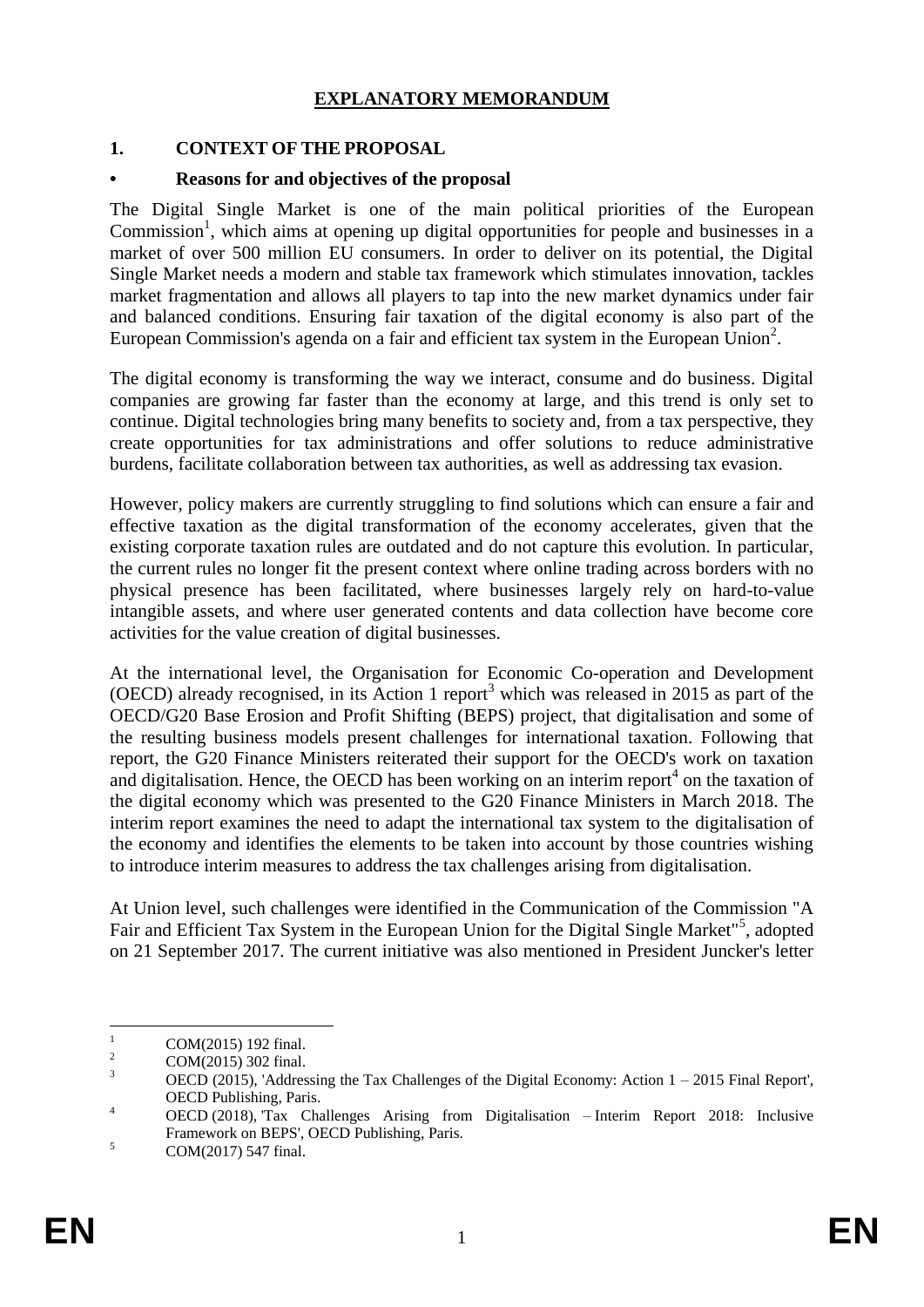of intent accompanying the State of the Union Address  $2017^6$ . As regards Member States, several EU Finance Ministers co-signed a political statement ("Joint initiative on the taxation of companies operating in the digital economy") that supported EU law compatible and effective solutions "based on the concept of establishing a so-called 'equalisation tax' on the turnover generated in Europe by the digital companies"<sup>7</sup>. This was followed by the conclusions adopted on 19 October 2017 by the European Council<sup>8</sup> that underlined the "*need for an effective and fair taxation system fit for the digital era*". Furthermore, the ECOFIN Council Conclusions of 5 December  $2017^9$  noted the interest of many Member States for temporary measures, such as a levy based on revenues from digital activities in the Union, and considered that these measures could be assessed by the Commission.

This proposal answers these calls for action, and addresses in an interim way the problem that the current corporate tax rules are inadequate for the digital economy.

The current corporate tax rules were conceived for traditional businesses. The existing tax rules are built on the principle that profits should be taxed where the value is created. However, they were mainly conceived in the early 20th century for traditional "brick and mortar" businesses and define what triggers a right to tax in a country (where to tax) and how much of corporate income is allocated to a country (how much to tax) largely based on having a physical presence in that country. That means that non-tax residents become liable to tax in a country only if they have a presence that amounts to a permanent establishment there. However, such rules fail to capture the global reach of digital activities where physical presence is not a requirement anymore in order to be able to supply digital services. Moreover, digital business have different characteristics than traditional ones in terms of how value is created, due to their ability to conduct activities remotely, the contribution of endusers in their value creation, the importance of intangible assets, as well as a tendency towards winner-takes-most market structures rooted in the strong presence of network effects and the value of big data.

The application of the current corporate tax rules to the digital economy has led to a misalignment between the place where the profits are taxed and the place where value is created, notably in the case of business models heavily reliant on user participation. This poses a double challenge from a tax perspective. Firstly, the input obtained by a business from users, which actually constitutes the creation of value for the company, could be located in a tax jurisdiction where the company carrying out a digital activity is not physically established (and thus not established for tax purposes according to the current rules) and where therefore the profits generated from such activities cannot be taxed. Secondly, even where a company has a permanent establishment in the jurisdiction where the users are located, the value created by user participation is not taken into account when deciding how much tax should be paid in each country. This has also consequences from the perspective of the risk to

 $\frac{1}{6}$ State of the Union 2017. Letter of intent to President Antonio Tajani and to Prime Minister Jüri Ratas, 13 September 2017, accessible at [https://ec.europa.eu/commission/sites/beta-political/files/letter-of](https://ec.europa.eu/commission/sites/beta-political/files/letter-of-intent-2017_en.pdf)[intent-2017\\_en.pdf.](https://ec.europa.eu/commission/sites/beta-political/files/letter-of-intent-2017_en.pdf)

<sup>7</sup> Political statement: joint initiative on the taxation of companies operating in the digital economy – [http://www.mef.gov.it/inevidenza/banner/170907\\_joint\\_initiative\\_digital\\_taxation.pdf](http://www.mef.gov.it/inevidenza/banner/170907_joint_initiative_digital_taxation.pdf) submitted by Germany, France, Italy and Spain to the Estonian Presidency of the Council in September 2017.

<sup>8</sup> European Council meeting (19 October 2017) – Conclusions (doc. EUCO 14/17).

<sup>&</sup>lt;sup>9</sup><br>Council Conclusions of 5 December 2017 – Responding to the challenges of taxation of profits of the digital economy (FISC 346 ECOFIN 1092).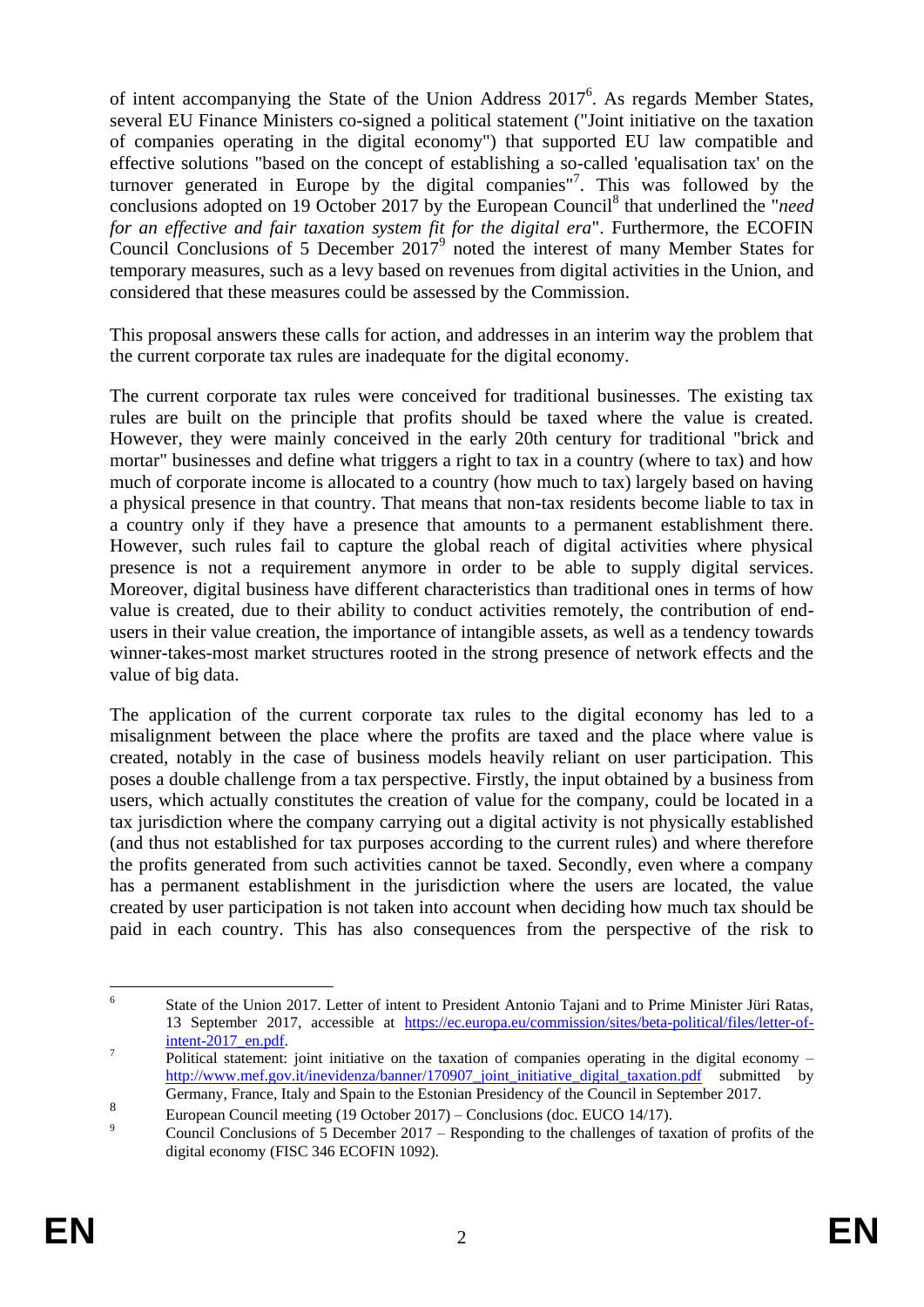artificially avoid permanent establishment rules, creates distortion of competition between digital market players, and has a negative impact on revenues.

The Commission has acknowledged that the ideal approach would be to find multilateral, international solutions to taxing the digital economy given the global nature of this challenge. The Commission is working closely with the OECD to support the development of an international solution. However, progress at international level is challenging, due to the complex nature of the problem and the wide variety of issues that need to be addressed, and reaching international consensus may take time. This is why the Commission has decided to take action and is proposing today to adapt the corporate tax rules at Union level so that they are fit for the characteristics of digital businesses<sup>10</sup> and to recommend that Member States extend this comprehensive solution to their double taxation treaties with non-Union jurisdictions<sup>11</sup>. Whilst the ECOFIN Council also stressed in its conclusions of 5 December 2017 its preference for a global solution endeavouring to closely monitor future international developments and consider appropriate responses, it welcomed EU action. Despite the present proposals, work at the OECD level is essential in order to reach a global consensus on this topic. The Commission will closely follow the developments.

In the wait of the comprehensive solution, which may take time to adopt and implement, Member States face pressure to act on this issue, given the risk that their corporate tax bases are significantly eroded over time, and also due to the perceived unfairness of the situation. While unilateral measures are in place or are concretely planned in 10 Member States for addressing this problem in a limited way, the trend has been increasing and the measures adopted are very diverse in terms of scope and their rationale. Such uncoordinated measures taken by Member States individually risk further fragmenting the Single Market and distort competition, hampering the development of new digital solutions and the Union's competitiveness as a whole.

Hence, it is necessary for the Commission to act and to propose a harmonised approach on an interim solution that tackles this problem in a targeted way. To this extent, this proposal sets out the common system of a tax on the revenues derived from the supply of certain digital services by taxable persons (hereinafter "Digital Services Tax" or "DST"). The specific objective of this proposal is to put forward a measure that targets the revenues stemming from the supply of certain digital services and that is easy to implement and helps to level the playing field in the interim period until a comprehensive solution is in place.

This is in line with the general objectives of this proposal, whose aim is:

- to protect the integrity of the Single Market and to ensure its proper functioning;
- to make sure that the public finances within the Union are sustainable and that the national tax bases are not eroded;
- to ensure that social fairness is preserved and that there is a level playing field for all businesses operating in the Union; and

 $10<sup>1</sup>$ <sup>10</sup> Proposal for a Council Directive laying down rules relating to the corporate taxation of a significant digital presence (COM(2018) 147 final).

<sup>&</sup>lt;sup>11</sup> Commission Recommendation relating to the corporate taxation of a significant digital presence (C(2018) 1650 final).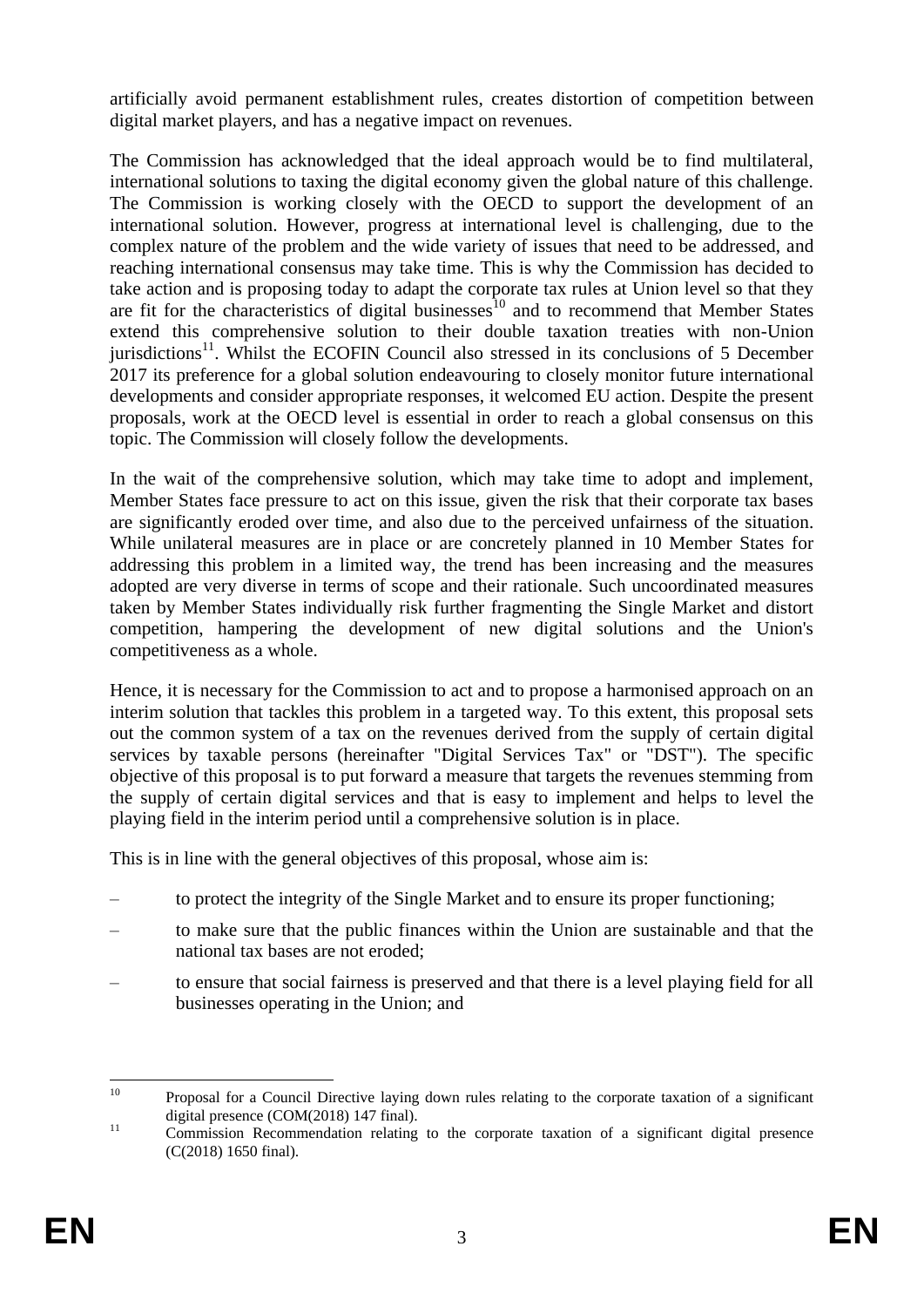– to fight against aggressive tax planning and to close the gaps that currently exist in the international rules which makes it possible for some digital companies to escape taxation in countries where they operate and create value.

### **• Consistency with existing policy provisions in the policy area**

This proposal is part of the efforts being undertaken at Union and international level in order to adapt the current tax framework to the digital economy.

At international level, the challenge of ensuring that all actors in the digital economy are fairly taxed on their income was already identified under the Action 1 of the OECD/G20 BEPS project and the OECD has been working on an interim report on the taxation of the digital economy which was presented to the G20 Finance Ministers in March 2018.

At Union level, fair tax rules for the taxation of the digital economy are part of the Commission's fair taxation agenda, which will complement the improvements of the corporate tax framework achieved in recent years. In this respect, the Commission relaunched in 2016 the proposal on a Common Consolidated Corporate Tax Base  $(CCCTB)^{12}$ , which will provide a competitive, fair and robust framework for taxing companies in the Single Market. In the area of VAT, the Commission is also addressing the challenges posed by the digital economy with its proposal on e-commerce which the Council adopted in December  $2017^{13}$ , which is in line with other legislative measures laid down in the 2016 Action Plan on  $VAT^{14}$ .

This proposal is part of a package which also includes a proposal for a Directive on a comprehensive solution<sup>15</sup>, a Recommendation to Member States to reflect the comprehensive solution in their double taxation treaties with non-Union jurisdictions<sup>16</sup> and a Communication setting the context and explaining the articulation between the proposals<sup>17</sup>. The principles underpinning this proposal and, in particular, the notion of user value creation are aligned with the proposal for a Directive on a comprehensive solution and the Recommendation, as explained in the Communication. Notably, this interim measure covers those cases where the contribution of users to the creation of value for a company is more significant, while the concept of user value creation is also the factor which the comprehensive solution aims to reflect in the corporate tax framework.

### **• Consistency with other Union policies**

This proposal is also consistent with the Digital Single Market strategy<sup>18</sup>, where the Commission committed to ensure access to online activities for individuals and businesses under conditions of fair competition, as well as to open up digital opportunities for people and business and enhance Europe's position as a world leader in the digital economy.

 $12$ <sup>12</sup> COM(2016) 685 final and COM(2016) 683 final.

<sup>13</sup> Council Directive (EU) 2017/2455 of [5 December 2017 amending Directive 2006/112/EC and](http://eur-lex.europa.eu/legal-content/AUTO/?uri=CELEX:32017L2455&qid=1517055961726&rid=1)  Directive 2009/132/EC as regards certain value [added tax obligations for supplies of services and](http://eur-lex.europa.eu/legal-content/AUTO/?uri=CELEX:32017L2455&qid=1517055961726&rid=1)  [distance sales of goods](http://eur-lex.europa.eu/legal-content/AUTO/?uri=CELEX:32017L2455&qid=1517055961726&rid=1) (OJ L 348, 29.12.2017, p. 7).

 $14$  COM(2016) 148 final.

<sup>&</sup>lt;sup>15</sup> COM(2018) 147 final.

 $^{16}$  C(2018) 1650 final.

<sup>&</sup>lt;sup>17</sup> COM(2018) 146 final.

COM(2015) 192 final.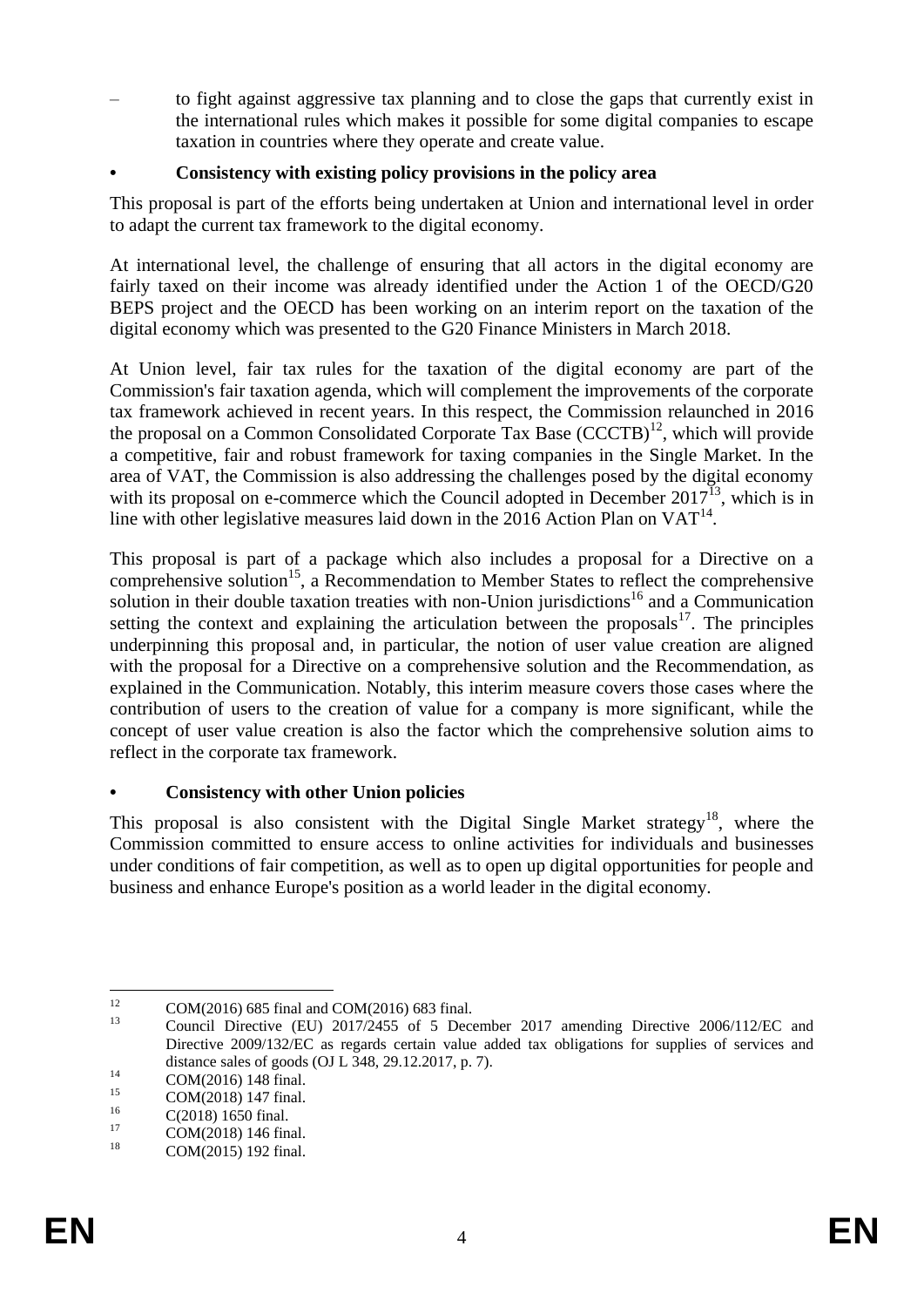## **2. LEGAL BASIS, SUBSIDIARITY AND PROPORTIONALITY**

## **• Legal basis**

The proposed Directive is based on Article 113 of the Treaty on the Functioning of the European Union (TFEU). This provision enables the Council, acting unanimously in accordance with a special legislative procedure and after consulting the European Parliament and the European Economic and Social Committee, to adopt provisions for the harmonisation of Member States' legislation concerning other forms of indirect taxation to the extent that such harmonisation is necessary to ensure the establishment and the functioning of the internal market and to avoid distortion of competition.

## **• Subsidiarity (for non-exclusive competence)**

The proposal is consistent with the principle of subsidiarity as set out in Article 5(3) of the Treaty on European Union (TEU). In the wait of a common and coordinated action at Union level to reform the corporate tax framework to cover the digital activities of companies, Member States may introduce unilateral interim measures to address the challenges of taxing the digital economy companies. Some of such measures, which can be of a very diverse nature, are already in place or are being planned by Member States. In this respect, EU action is necessary in order to mitigate the fragmentation of the Single Market and the creation of distortions of competition within the Union due to the adoption of such divergent unilateral actions at national level. Moreover, an EU solution rather than different national policies entails a reduction in the compliance burden for businesses subject to the new rules, and also gives a strong sign to the international community as to the commitment of the EU to act when it comes to ensuring the fair taxation of the digital economy.

## **• Proportionality**

The preferred option is consistent with the principle of proportionality, that is, it does not go beyond what is necessary to meet the objectives of the Treaties, in particular the smooth functioning of the Single Market. As follows from the subsidiarity test, it is not possible for Member States to address the problem without hampering the Single Market. Moreover, the present proposal aims at setting a common structure of the tax, while leaving sufficient margin of manoeuvre for Member States when it comes to actual setting of certain administrative aspects related to the measure, such as accounting, record-keeping and other obligations intended to ensure that the DST due is effectively paid. Member States can also adopt measures concerning the prevention of evasion, avoidance and abuse with respect to DST, and they retain the capacity to enforce payment of DST and to carry out tax audits according to their own rules and procedures. See also section 9.4.2 of the impact assessment  $\alpha$ ccompanying this proposal $^{19}$ .

## **• Choice of the instrument**

A Directive is proposed, which is the only available instrument under Article 113 of the TFEU.

<sup>19</sup> SWD(2018) 81 final.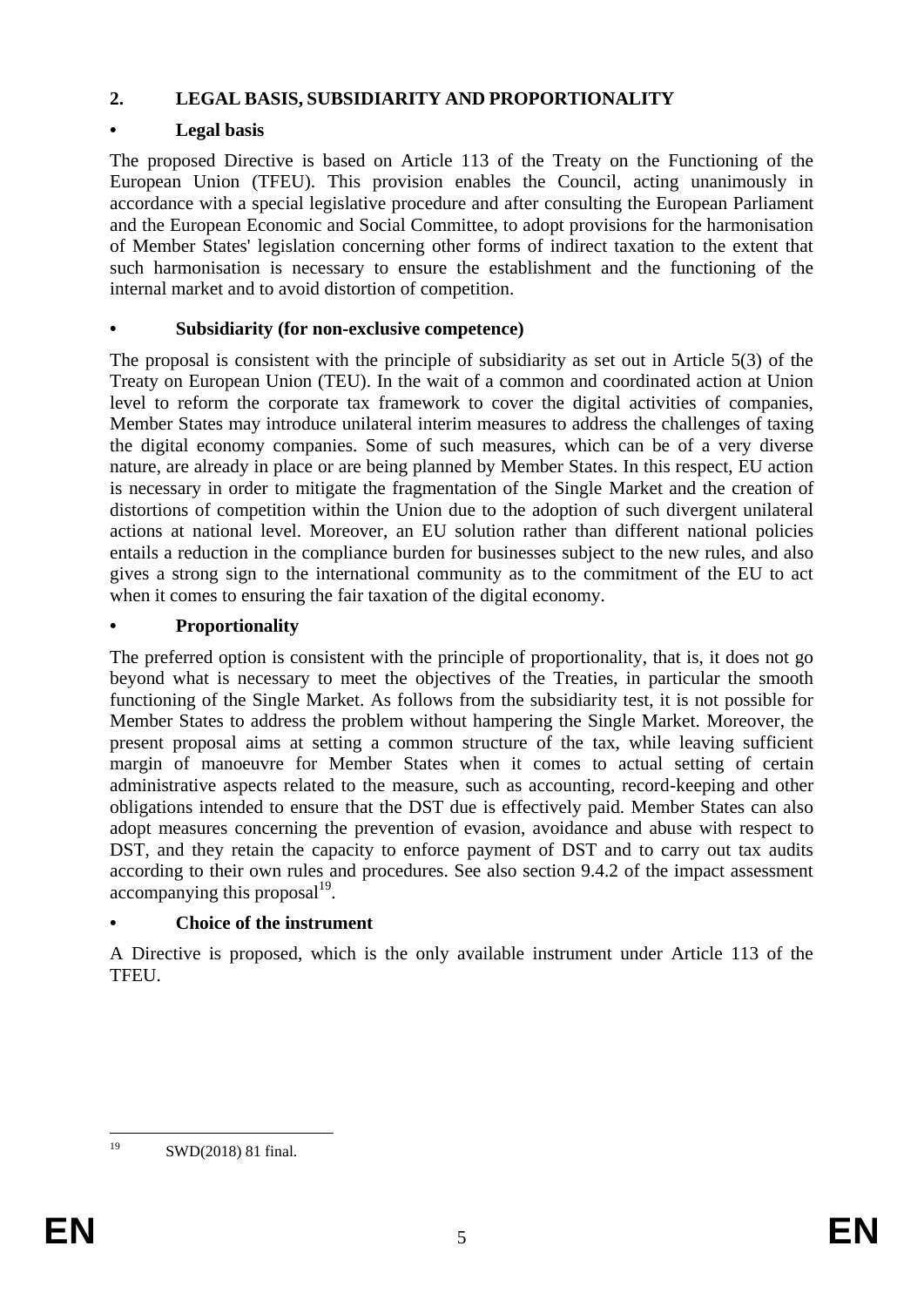### **3. RESULTS OF EX-POST EVALUATIONS, STAKEHOLDER CONSULTATIONS AND IMPACT ASSESSMENTS**

### **• Stakeholder consultations**

The consultation strategy has focused on three main groups of stakeholders: Member States' tax administrations, businesses, and citizens. The two main consultation activities consisted in the open public consultation, which received a total of 446 replies over 12 weeks (from 26 October 2017 to 3 January 2018), and a targeted survey sent to all tax administrations within the Union. The members of the Platform for Tax Good Governance (made up of all tax authorities within the Union and 15 organisations representing businesses, civil society, and tax practitioners) have also been informed about this initiative and their opinions sought out. Spontaneous contributions have also been taken into account. As can be seen in Annex 2 of the impact assessment accompanying this proposal, a tax on the revenues stemming from the provision of certain digital services was found to be the preferred option for an interim solution by stakeholders (10 out of 21 national tax authorities, as well as 53% of the respondents to the open public consultation).

### **• Impact assessment**

The impact assessment for the proposal was considered by the Commission's Regulatory Scrutiny Board on 7 February 2018. The Board issued a positive opinion on the proposal together with some recommendations, which have been taken into account in the final version of the impact assessment. The opinion of the Board, the recommendations and an explanation of how they have been taken into account are included in Annex 1 of the Staff Working Document accompanying this proposal<sup>20</sup>. See Annex 3 of that document for an overview of who would be affected by this proposal and how.

The impact assessment of this proposal examined several possible options for an interim solution. Due to several legal constraints it became nonetheless clear that the focus ought to be on a tax on revenues resulting from the provision of certain digital services. Several options were considered as regards the design of such DST (see section 9.2 of the impact assessment), and in particular its scope (which services are covered), the application of a turnover threshold (which businesses are covered), the tax rate, and the collection of the tax.

As explained in the impact assessment, the preferred design of this option is a tax with a narrow scope, levied on the gross revenues of a business resulting from the provision of certain digital services where user value creation is central, and where only businesses above two revenue-related thresholds would qualify as taxable persons liable for the payment of the tax.

### **4. BUDGETARY IMPLICATIONS**

The proposal will have no implications for the EU budget.

### **5. OTHER ELEMENTS**

### **• Implementation plans and monitoring, evaluation and reporting arrangements**

The Commission will monitor the implementation of the Directive once adopted and its application in close cooperation with Member States and evaluate whether this initiative is

<sup>20</sup> SWD(2018) 81 final.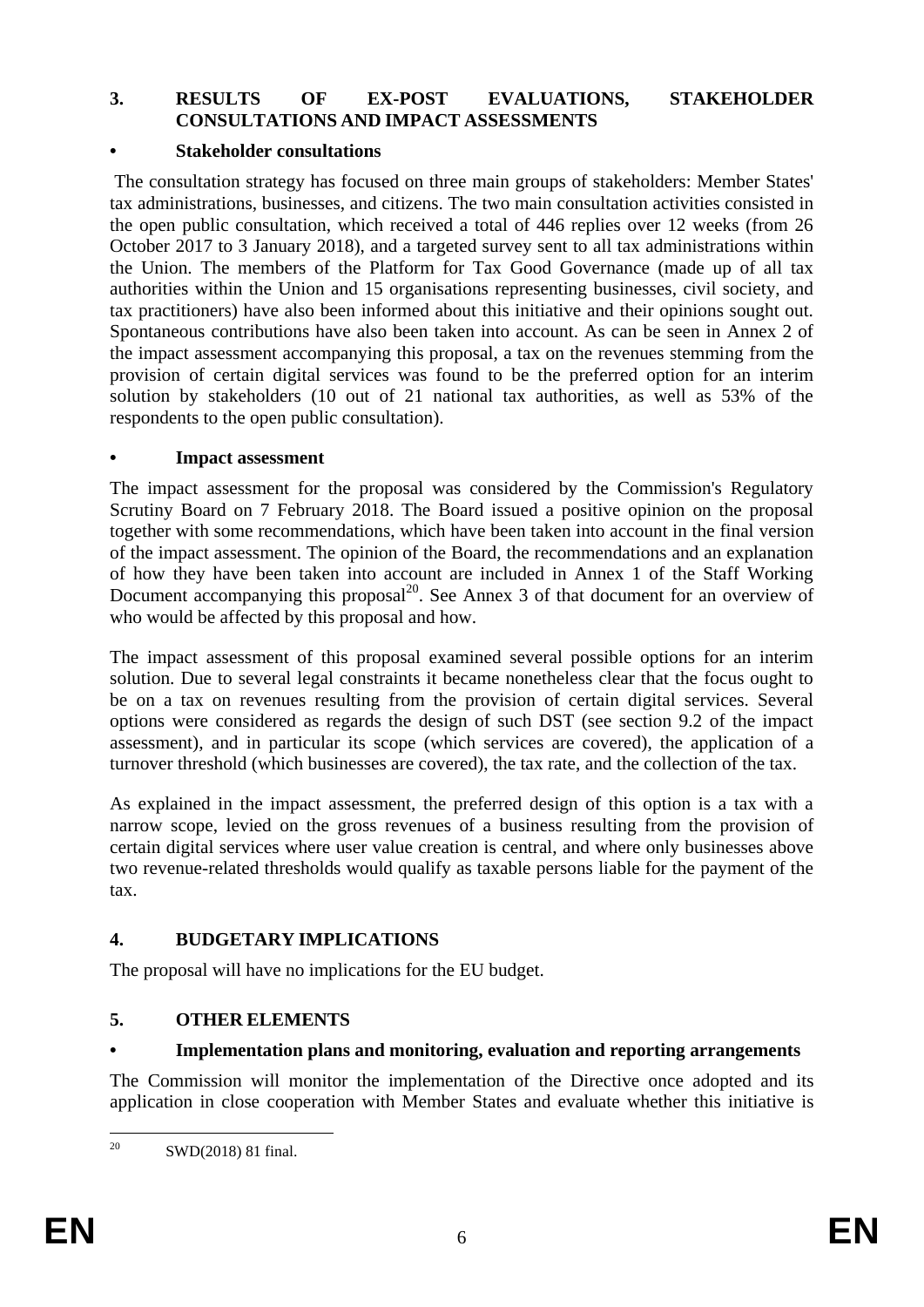functioning properly and the extent to which its objectives have been achieved, based on the indicators set out in section 10 of the impact assessment accompanying this proposal.

## **• Detailed explanation of the specific provisions of the proposal**

### Definitions (Article 2)

This Article provides definitions of various concepts necessary for applying the provisions in the Directive.

### Taxable revenues (Article 3)

This Article defines which revenues qualify as taxable revenues for the purposes of this Directive.

DST is a tax with a targeted scope, levied on the revenues resulting from the supply of certain digital services characterised by user value creation. The services falling within the scope of DST are those where the participation of a user in a digital activity constitutes an essential input for the business carrying out that activity and which enable that business to obtain revenues therefrom. In other words, the business models captured by this Directive are those which would not be able to exist in their current form without user involvement. The role played by the users of these digital services is unique and more complex than that traditionally adopted by a customer. These services can be provided remotely, without the provider of the services necessarily being physically established in the jurisdiction where the users are and value is created. Therefore, such business models are responsible for the greatest difference between where profits are taxed and where value is created. However, what is subject to taxation are the revenues obtained from the monetisation of the user input, not the user participation in itself.

There are several ways in which user participation can contribute to the value of a business. For instance, digital businesses can derive data about users' activities on digital interfaces, which is typically used in order to target advertising at such users, or which can be transmitted to third parties for consideration. Another way is through the active and sustained engagement of users in multi-sided digital interfaces, which build on network effects where, broadly speaking, the value of the service increases with the number of users using the interface. The value for such interfaces lies with the connections between users and the interaction between them, which may often imply users uploading and sharing information within the network. Such multi-sided digital interfaces may also facilitate the provision of underlying supplies of goods or services directly between users, which constitutes another clear form of user participation.

Based on the several forms of user participation described above, the revenues included in the scope of this tax (taxable revenues) would be those derived from the provision of any of the following services (taxable services), as set out in Article 3(1):

- services consisting in the placing on a digital interface of advertising targeted at users of that interface; as well as the transmission of data collected about users which has been generated from such users' activities on digital interfaces;
- services consisting in the making available of multi-sided digital interfaces to users, which may also be referred to as "intermediation services", which allow users to find other users and to interact with them, and which may also facilitate the provision of underlying supplies of goods or services directly between users.

The supply of advertising services consisting in the placing on a digital interface of a client's advertising targeted at users of that interface is defined in Article 3(1)(a) in a broad sense in line with the business models examined. This is because the placing of such advertising in a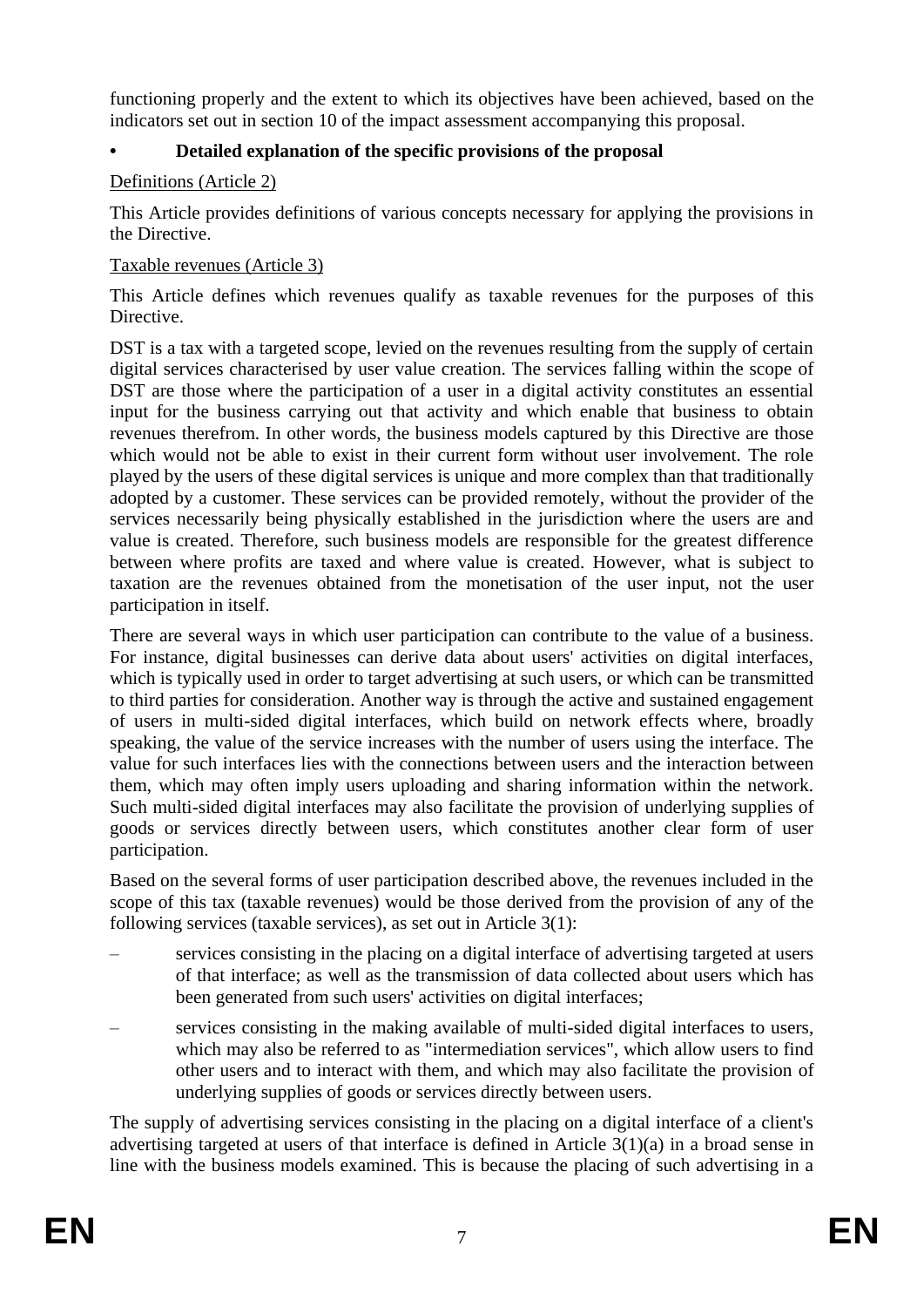digital context constitutes the way in which the company enabling the advertising to appear on a digital interface typically monetises user traffic and the user data taken into account for the purposes of the placement. The definition of the service does not take into account whether the supplier of the advertising service owns the digital interface on which the advertisement appears. However, it is clarified in Article 3(3) that in cases where the supplier of the advertising service and the owner of the digital interface are different entities, the latter is not considered to have provided a taxable service falling within Article 3(1)(a). This is in order to avoid possible cascading effects or double taxation of the same revenues (part of the revenues obtained by the entity placing a client's advertising will be paid to the owner of the digital interface where such an advertisement is to appear, in exchange for the renting of digital space in that interface).

Intermediation services are defined in Article 3(1)(b) by reference to multi-sided digital interfaces enabling users to find other users and to interact with them, which is the aspect allowing the providers of such services to profit from network effects. The capacity of these interfaces to create a link between users distinguishes intermediation services from other services which may also be seen as facilitating the interaction between users, but where users cannot get in touch with each other unless they have already established contact by other means, such as instant messaging services. The value creation for such other services, which can be generally defined as communication or payment services, lies with the development and sale of support software which enables that interaction to take place, and it is less attached to the users' involvement. Therefore, communication or payment services remain outside the scope of the tax, as clarified in Article 3(4)(a).

For cases involving multi-sided digital interfaces that facilitate an underlying supply of goods or services directly between the users of the interface, the revenues obtained by users from those transactions remain outside the scope of the tax. The revenues resulting from retail activities consisting in the sale of goods or services which are contracted online via the website of the supplier of such goods or services (which may involve what is usually referred to as "e-commerce") are also outside the scope of DST, because the value creation for the retailer lies with the goods or services provided and the digital interface is simply used as a means of communication.

Article 3(4)(a) also clarifies that services by an entity to users through a digital interface consisting in the supply of digital content such as video, audio or text, either owned by that entity or which that entity has acquired the rights to distribute, are not to be regarded as intermediation services and should therefore be excluded from the scope of the tax, given that it is less certain the extent to which user participation plays a central role in the creation of value for the company. It is necessary to clarify this point because some suppliers of digital content through a digital interface might allow some sort of interaction between the recipients of such content and could thus be seen as falling within the definition of multi-sided digital interfaces providing intermediary services. However, in such circumstances the interaction between users remains ancillary to a supply of digital content where the sole or main purpose for a user is to receive the digital content from the entity making available the digital interface (e.g. the supply of a video game by an entity to a user through a digital interface would constitute a supply of digital content by that entity falling outside the scope of DST, regardless of whether such a user is able to play against other users and therefore some sort of interaction is allowed between them).

The supply of digital content by an entity to users through a digital interface, which is a service outside the scope of DST, should be distinguished from the making available of a multi-sided digital interface through which users can upload and share digital content with other users, or the making available of an interface that facilitates an underlying supply of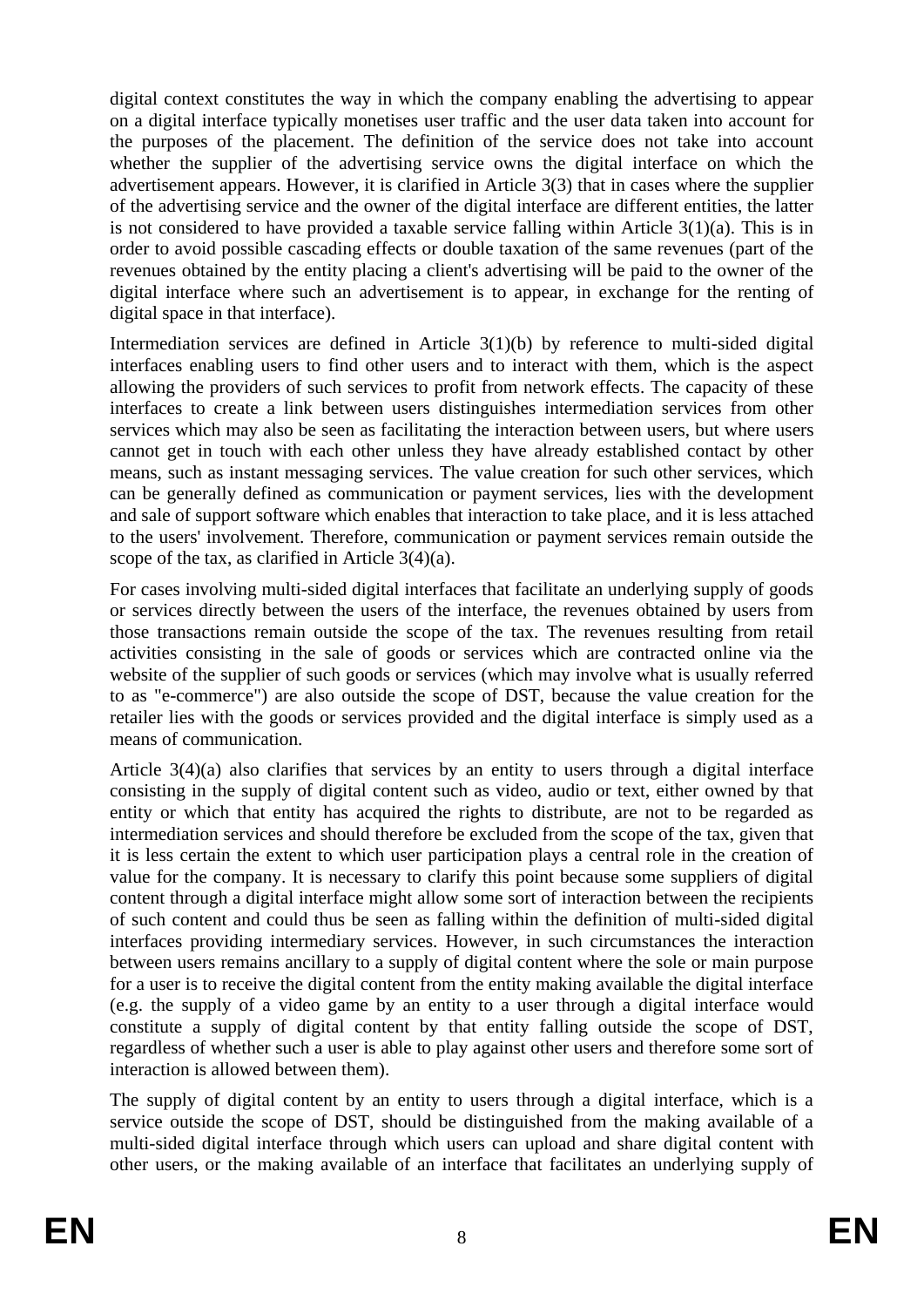digital content directly between users. These latter services constitute a service of intermediation by the entity making available the multi-sided digital interface and therefore fall within the scope of DST, regardless of the nature of the underlying transaction. Hence, Article 3(4)(a) emphasises that the supply of digital content falling outside the scope of DST must be made by the entity making available the digital interface through which the digital content is supplied, not by users of that interface to other users.

Taxable services consisting in the transmission of data collected about users are defined in Article 3(1)(c) by reference to data which has been generated from such users' activities on digital interfaces. This is because the services within the scope of DST are those using digital interfaces as a way to create user input, rather than those services using interfaces as a way to transmit data generated otherwise. DST is therefore not a tax on the collection of data, or the use of data collected by a business for the internal purposes of that business, or the sharing of data collected by a business with other parties for free. What DST targets is the transmission for consideration of data obtained from a very specific activity (users' activities on digital interfaces).

Points (b) and (c) of Article 3(4) explain that services regulated in points (1) to (9) of Section A of Annex I to Directive 2014/65/EU of the European Parliament and of the Council<sup>21</sup> and provided by trading venues or systematic internalisers, as defined in that Directive, or by regulated crowdfunding service providers do not fall within the scope of DST. In addition, services consisting in the facilitation of the granting of loans and provided by regulated crowdfunding service providers do not fall within the scope of DST. Regulated crowdfunding service providers refers to providers of services who are subject to any future Union rules adopted under Article 114 of the TFUE for the regulation of crowdfunding services.

Multi-sided digital interfaces which allow users to receive or to know about the existence of trade execution services, investment services or investment research services, such as those made available by the entities referred to above, often imply user interaction. However, the user does not play a central role in the creation of value for the entity making available a digital interface. Instead, the value lies with the capacity of such an entity to bring together buyers and sellers of financial products under specific and distinctive conditions which would not occur otherwise (compared, for instance, to transactions concluded outside such interfaces directly between the counterparties). A service consisting in making available a digital interface by such an entity goes beyond the mere facilitation of transactions in financial instruments between users of such an interface. In particular, the regulated services which are excluded from the scope of this Directive aim at providing a safe environment for financial transactions. The entity providing these services therefore determines the specific conditions under which such financial transactions can be executed in order to guarantee essential elements such as the quality of execution of the transactions, the level of transparency in the market and fair treatment of investors. Finally, such services have the essential and distinct objective of facilitating funding, investments or savings.

As regards crowdfunding platforms, investment and lending based crowdfunding is outside the scope of the tax because the providers of such services play the same role as that of trading venues and systematic internalisers, and hence do not constitute mere intermediation. However, services provided by crowdfunding platforms which are not investment and lending based and constitute intermediation, such as donation or reward based crowdfunding, or

 $21$ <sup>21</sup> Directive 2014/65/EU of the European Parliament and of the Council of 15 May 2014 on markets in financial instruments and amending Directive 2002/92/EC and Directive 2011/61/EU (OJ L 173, 12.6.2014, p. 349).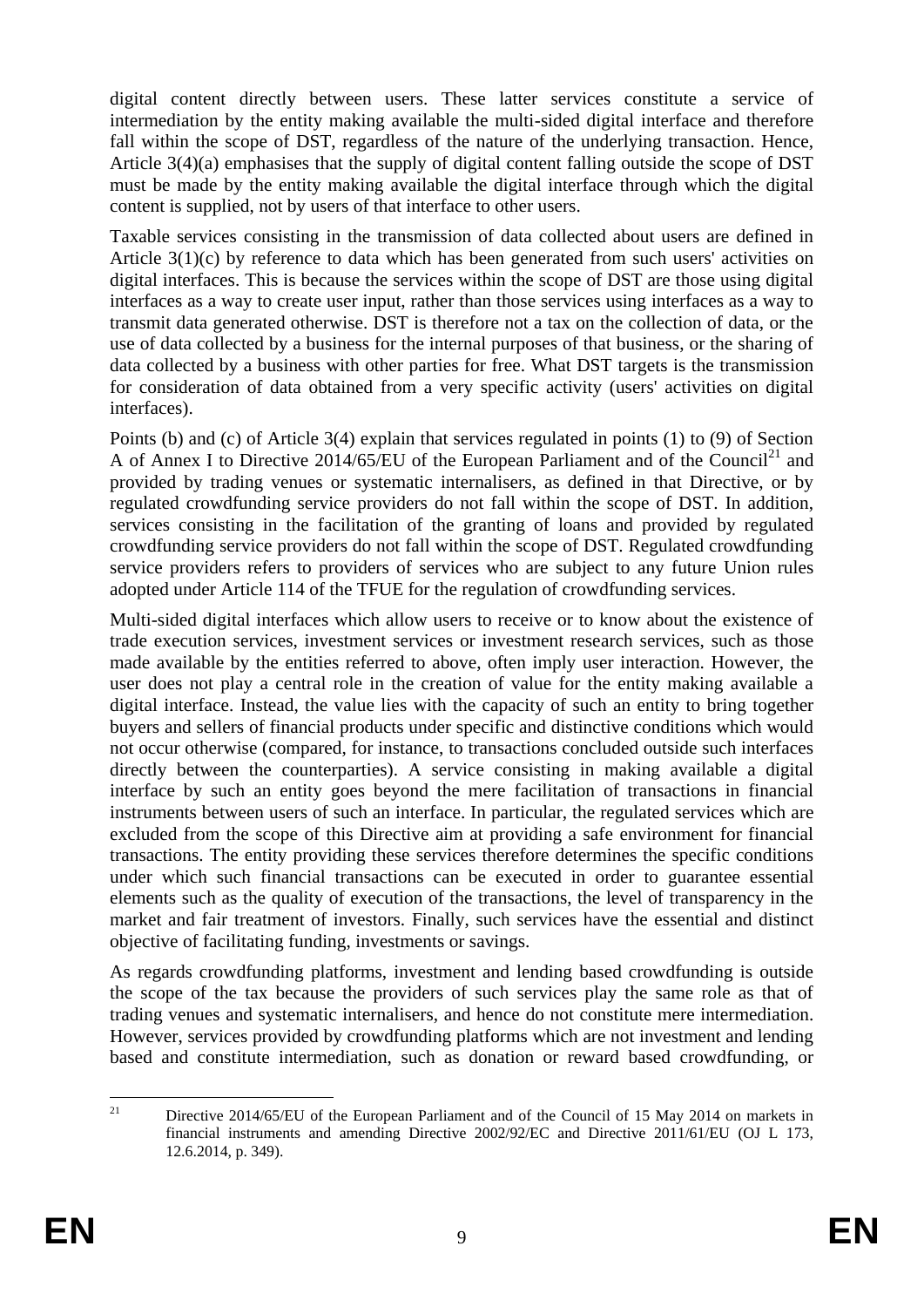services provided by such platforms consisting in the placing of advertising, fall within the scope of this Directive.

Since data transmission by trading venues, systematic internalisers and regulated crowdfunding service providers is limited to and forms part of the provision of the regulated financial services described above and is regulated as such under Union law, the provision of data transmission services by those entities should also be excluded from the scope of DST, as laid down in Article 3(5).

Article 3(2) clarifies that DST is levied on the gross revenues of a business resulting from the provision of the services falling within the scope of the tax, net of value added tax and other similar taxes.

Article 3(7) clarifies that revenues resulting from the provision of taxable services between entities of a consolidated group for financial accounting purposes do not qualify as taxable revenues.

In accordance with Article  $3(8)$ , where an entity of a consolidated group for financial accounting purposes provides a taxable service to a third party but the remuneration for such a service is obtained by another entity within the group, the remuneration is deemed to have been obtained by the entity providing the taxable services. This provision is a safeguard in order to preclude an entity providing taxable services and obtaining the revenues derived from such services through another entity of the same group from escaping DST liability.

### Taxable person (Article 4)

In accordance with Article 4(1), an entity above both of the following thresholds qualifies as a taxable person for the purposes of the DST:

- the total amount of worldwide revenues reported by the entity for the latest complete financial year for which a financial statement is available exceeds EUR 750 000 000; and
- the total amount of taxable revenues obtained by the entity within the Union during that financial year exceeds EUR 50 000 000.

The first threshold (total annual worldwide revenues) limits the application of the tax to companies of a certain scale, which are those which have established strong market positions that allow them to benefit relatively more from network effects and exploitation of big data and thus build their business models around user participation. Such business models, which lead to higher differences between where profits are taxed and where value is created, are those falling within the scope of the tax. The economic capacity of the businesses qualifying as taxable persons should be seen as indicating their capacity to attract a high volume of users, which is necessary for such business models to be viable. Moreover, the opportunity of engaging in aggressive tax planning lies with larger companies. That is why the same threshold has been proposed in other Union initiatives, such as the CCCTB. Such a threshold is also intended to bring legal certainty and make it easier and less costly for businesses and tax authorities to determine whether an entity is liable to DST, especially given that some of them may not record separately the revenues from the activities falling within the scope of this tax. This threshold should also exclude small enterprises and start-ups for which the compliance burdens of the new tax would be likely to have a disproportionate effect.

The second threshold (total annual taxable revenues in the Union), in contrast, limits the application of the tax to cases where there is a significant digital footprint at Union level in relation to the revenues covered by DST. This threshold is set at Union level in order to disregard differences in market sizes which may exist within the Union.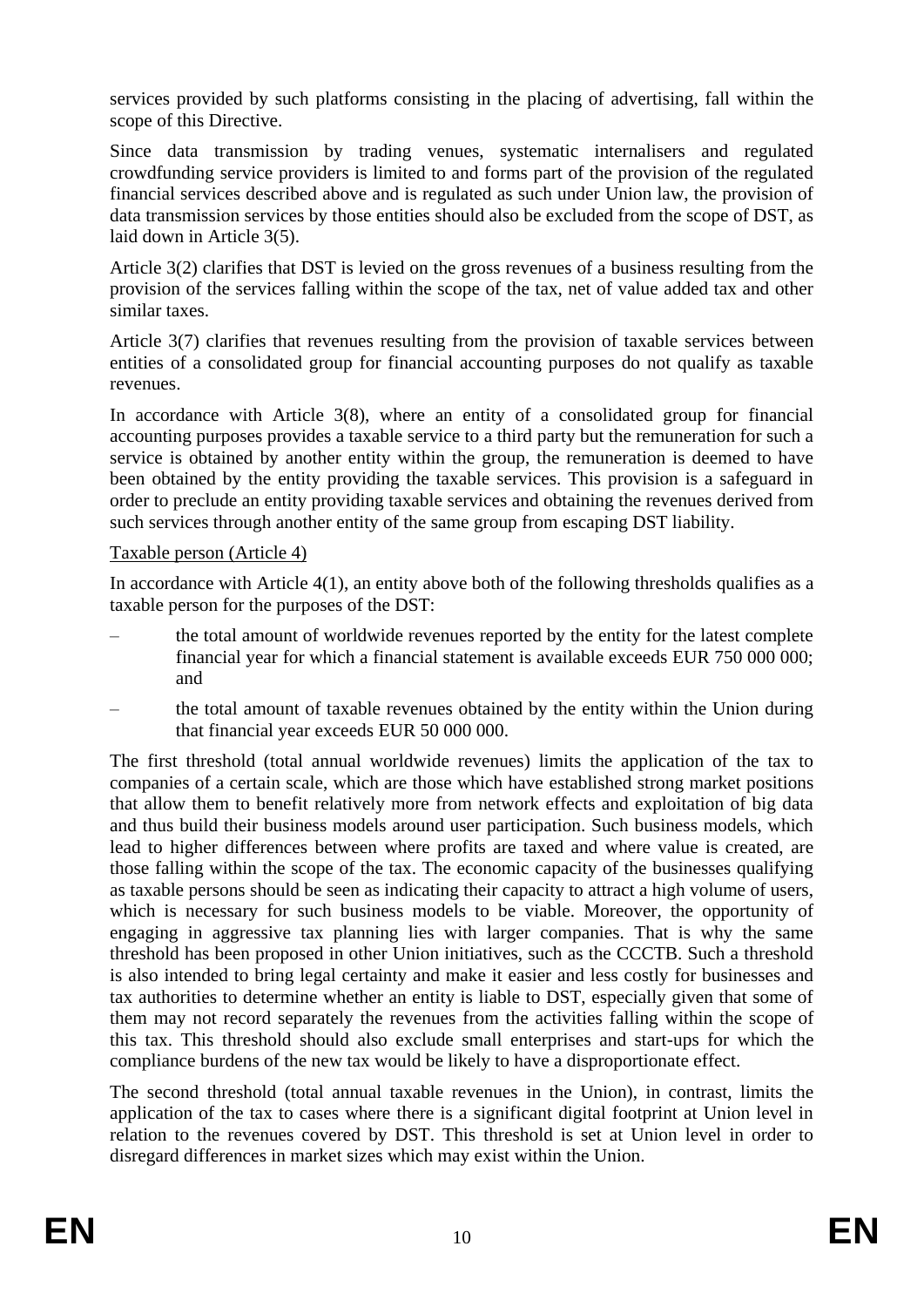If the business belongs to a consolidated group for financial accounting purposes, the thresholds have to be applied in respect of total consolidated group revenues, as set out in Article 4(6).

Whether established in a Member State or in a non-Union jurisdiction, a business meeting both conditions above would qualify as a taxable person. Depending on where the taxable person is established, the scenarios where DST liability may arise can involve a taxable person established in a non-Union jurisdiction having to pay DST in a Member State, a taxable person established in a Member State having to pay DST in another Member State, or a taxable person established in a Member State having to pay DST in that same Member State.

### Place of taxation (Article 5)

Article 5 determines which proportion of the taxable revenues obtained by an entity has to be treated as obtained in a Member State for the purposes of this tax. In line with the concept of user value creation that underpins the objective scope of DST, this provision determines that DST is due in the Member State or Member States where the users are located.

This approach follows the logic that it is the user involvement in the digital activities of a company the one generating the value for that company, which may not necessarily entail a payment from the users' side (e.g. viewers of advertising on a digital interface); or which may involve payment from some users only (e.g. multi-sided digital interfaces where only certain users have to pay for accessing the interface, while other users have free access). Therefore, it is the Member State where the user is located the one with taxing rights in respect of DST, regardless of whether the user has contributed in money to the generation of revenue for the company. Specific rules to determine when a user is deemed to be located in a Member State are provided.

The taxable revenues resulting from the provision of a taxable service have to be treated for the purposes of this Directive as obtained in a Member State in a tax period if a user with respect to such services is deemed to be located in that Member State in that tax period according to the rules in Article  $5(2)$ , which have to be applied for each type of taxable service. In the case of users involved in a taxable service which are located in different Member States or non-Union jurisdictions, the taxable revenues obtained by an entity from the provision of that service would have to be distributed to each Member State proportionally and according to the several allocation keys laid down in Article 5(3) for each type of taxable service. Such allocation keys have been set out taking into account the nature of each of the taxable services and, in particular, what triggers the receipt of revenues for the provider of the service.

In the case of a taxable service consisting in the placing of advertising on a digital interface, the number of times an advertisement has appeared on users' devices in a tax period in a Member State is taken into account for the purposes of determining the proportion of revenues to be allocated in that tax period to that Member State.

As regards the making available of multi-sided digital interfaces, in order to determine the proportion of taxable revenues to be allocated to a Member State, a distinction is made between cases where the interface facilitates underlying transactions directly between users and cases where it does not. In cases involving the facilitation of underlying transactions, the allocation of taxable revenues in a tax period to a Member State is carried out on the basis of the number of users who conclude such a transaction in that tax period while using a device in that Member State. This is because that is the action usually generating revenues for the entity making the interface available. Taxing rights over the revenues of the business making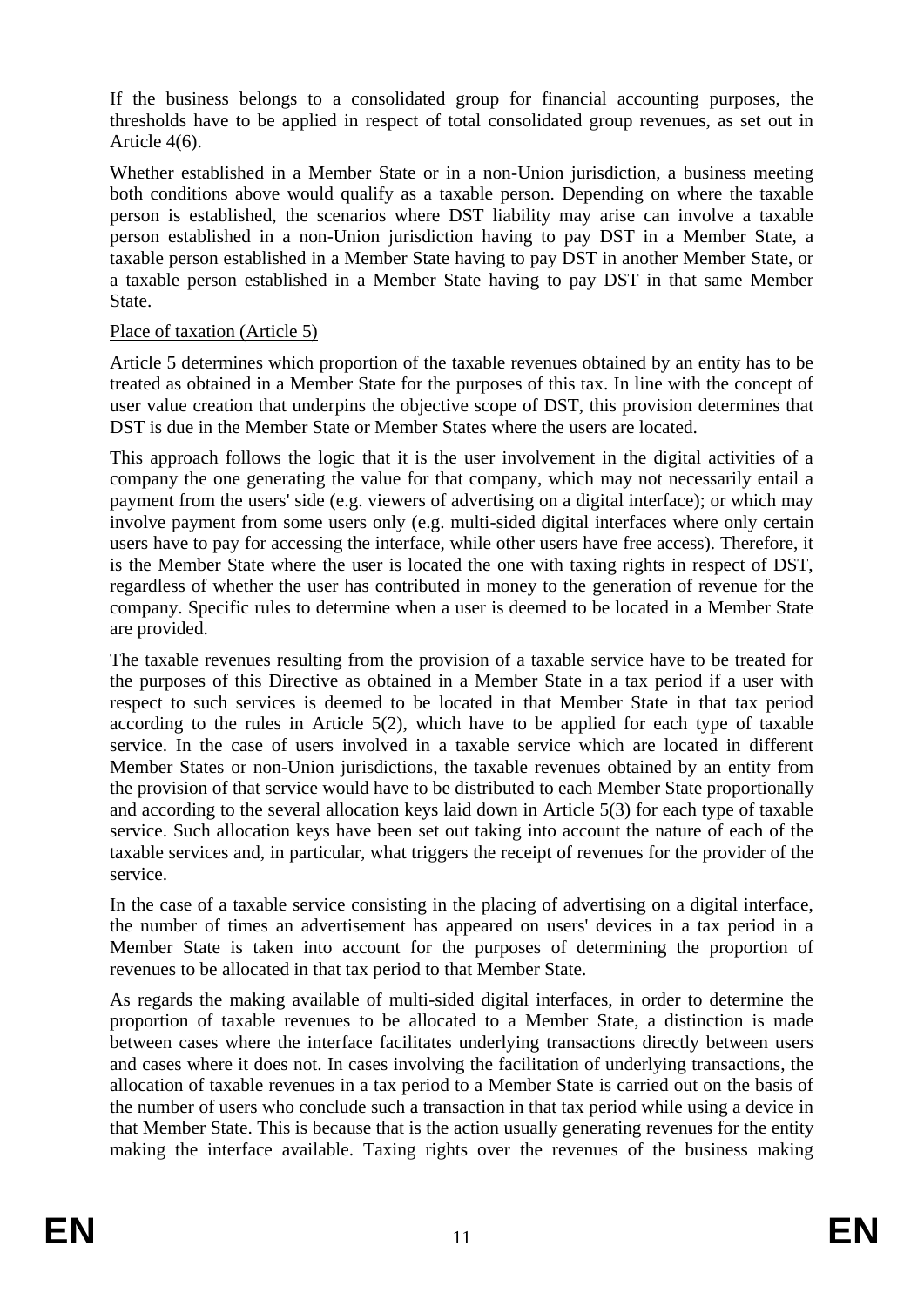available the interface are allocated to Member States where the users concluding underlying transactions are located, irrespective of whether the users are the sellers of the underlying goods or services or the buyers. This is because both of them generate value for the multisided digital interface through their participation, given that the role of the interface is to match supply and demand. However, if the intermediation service does not involve the facilitation of underlying transactions, revenues are typically obtained through periodic payments after having registered or opened an account on a digital interface. Hence, for the purposes of allocating taxable revenues to a Member State in a tax period, the number of users in that tax period holding an account which was opened using a device in that Member State, whether opened during that tax year or an earlier one, is taken into account.

As regards the transmission of data collected about users, the allocation of taxable revenues in a tax period to a Member State takes into account the number of users from whom data transmitted in that tax period has been generated as a result of such users having used a device in that Member State.

Article 5(4) further clarifies that, for the purposes of determining the place of taxation, the place from which the payment for the taxable services is made is not to be taken into account. For cases involving the provision of underlying goods or services directly between the users of a multi-sided digital interface, the place where such underlying transactions take place is not taken into account either.

Based on the provision in Article 5(5), the users are deemed to be located in the Member State of the Internet Protocol (IP) address of the device used by them or, if more accurate, any other method of geolocation. The IP address is a simple and effective proxy for determining the user location. Moreover, if the taxable person is aware by other means of geolocation that the user is not located in the Member State where the IP address indicates, that taxable person would still be able to rely on that other means of geolocation to determine the place of taxation.

### Chargeability, calculation of the tax and rate (Articles 6-8)

In accordance with Article 6, the new tax will be chargeable in a Member State on the proportion of taxable revenues obtained by a taxable person in a tax period that is treated as obtained in that Member State.

Article 7 lays down the rule on how DST should be calculated.

Article 8 sets out a single rate across the Union of 3%.

### Obligations (Articles 9-19)

Articles 9 to 19 provide the set of obligations which would have to be fulfilled by taxable persons with DST liability.

Article 9 clarifies that the taxable person providing taxable services is liable for the payment of the tax and the fulfilment of the obligations set out in Chapter 3. It also sets out that a consolidated group for financial accounting purposes has the option to nominate a single entity within that group for the purposes of paying DST and fulfilling the obligations in Chapter 3 on behalf of each taxable person in that group who is liable to DST.

In order to manage the administrative aspects related to this tax, a One-Stop-Shop (OSS) simplification mechanism is made available to all taxable persons. The functioning of the OSS is based on the idea that a taxable person with DST liability in one or more Member State should enjoy a single contact point (the Member State of identification) through which all his DST obligations can be fulfilled (identification, submission of the DST return, and payment). That Member State of identification is responsible to share that information with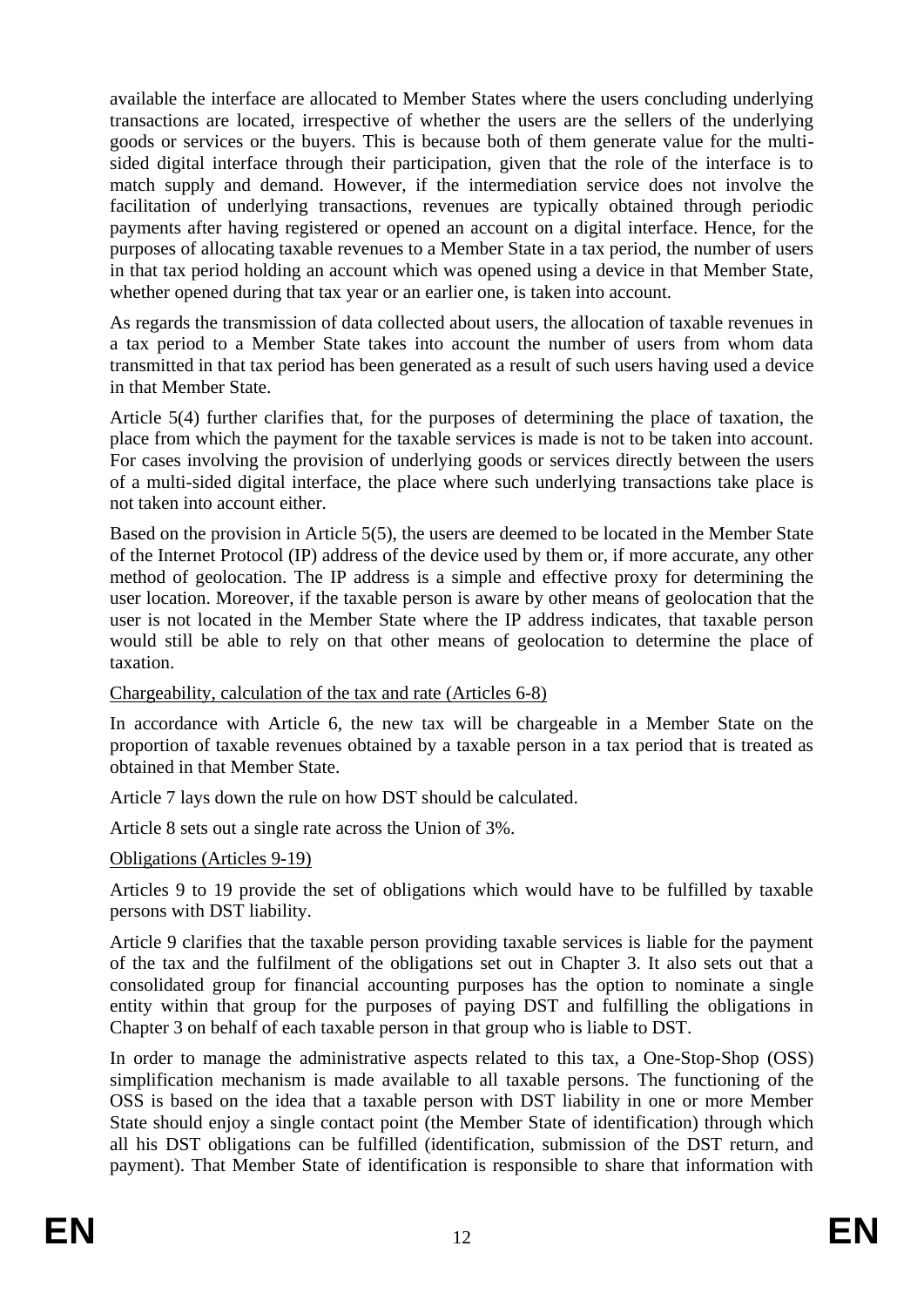the other Member States where DST is due, as well as to transfer the proportion of DST collected on behalf of such other Member States.

As explained in Article 10, "Member State of identification" means the Member State where a taxable person is liable for the payment of DST, unless he has DST liability in more than one Member State, in which case he may choose the Member State of identification among them.

The fact that a taxable person may be resident for corporate income tax purposes in a Member State has no impact in determining the Member State of identification for the purposes of the DST, given the different nature of the tax. This also intends not to impose a disproportionate administrative burden on Member States where a taxable person may be established for corporate taxation purposes, but where he may not have any DST liability. Therefore, a taxable person with DST liability in several Member States will be able to make use of the OSS in his Member State of identification in respect of all his DST obligations, and regardless of whether he is tax resident for corporate income tax purposes there. For instance, a taxable person with DST liability in two Member States (Member State A, where he is resident for corporate income tax purposes, and Member State B, where he is not resident for corporate income tax purposes) which has chosen Member State B as Member State of identification, will be able to fulfil his DST obligations in respect of both Member States A and B through the OSS.

Article 10 establishes an obligation for a taxable person to notify via a self-declaration system the Member State of identification that he is liable for the payment of DST in the Union, as well as the details to be notified. That taxable person will obtain an identification number in accordance with Article 11. If a taxable person ceases to be liable to DST in the Union, he has to notify the Member State of identification that information in accordance with Article 12, and the Member State of identification will delete that taxable person from their identification register. Article 13 clarifies the rules concerning a possible change in the Member State of identification.

Moreover, that taxable person must submit a DST return in the Member State of identification under Article 14, with the details specified in Article 15. In particular, that means having to declare, for each Member State where DST is due for the relevant tax period, the total amount of taxable revenues treated as obtained by a taxable person in that Member State together with the DST due on that amount. The total DST due in all Member States and the information about the thresholds applicable for the purposes of Article 4 will also have to be reported.

Payment arrangements are governed by Article 16, which also specifies that possible refunds of the tax to taxpayers, once the DST due has been already transferred from the Member State of identification to the Member State where that DST was due, should be made by the latter directly to that taxable person. In order to avoid discrepancies in the functioning of the OSS, a provision regulating possible DST return amendments has been introduced in Article 17. Article 18 concerns accounting, record-keeping and anti-fraud measures which are for Member States to set up. This provision also clarifies that the existence of a OSS and a Member State of identification does not change the fact that DST is owed by the taxable person directly to each Member State where DST is due, and that such a Member State is entitled to enforce the payment of DST directly against the taxable person liable for it and to carry out tax audits and control measures.

Article 19 establishes that every Member State has to appoint a competent authority for the purposes of managing all administrative obligations in respect of DST, as well as the administrative cooperation requirements set out in Chapter 4.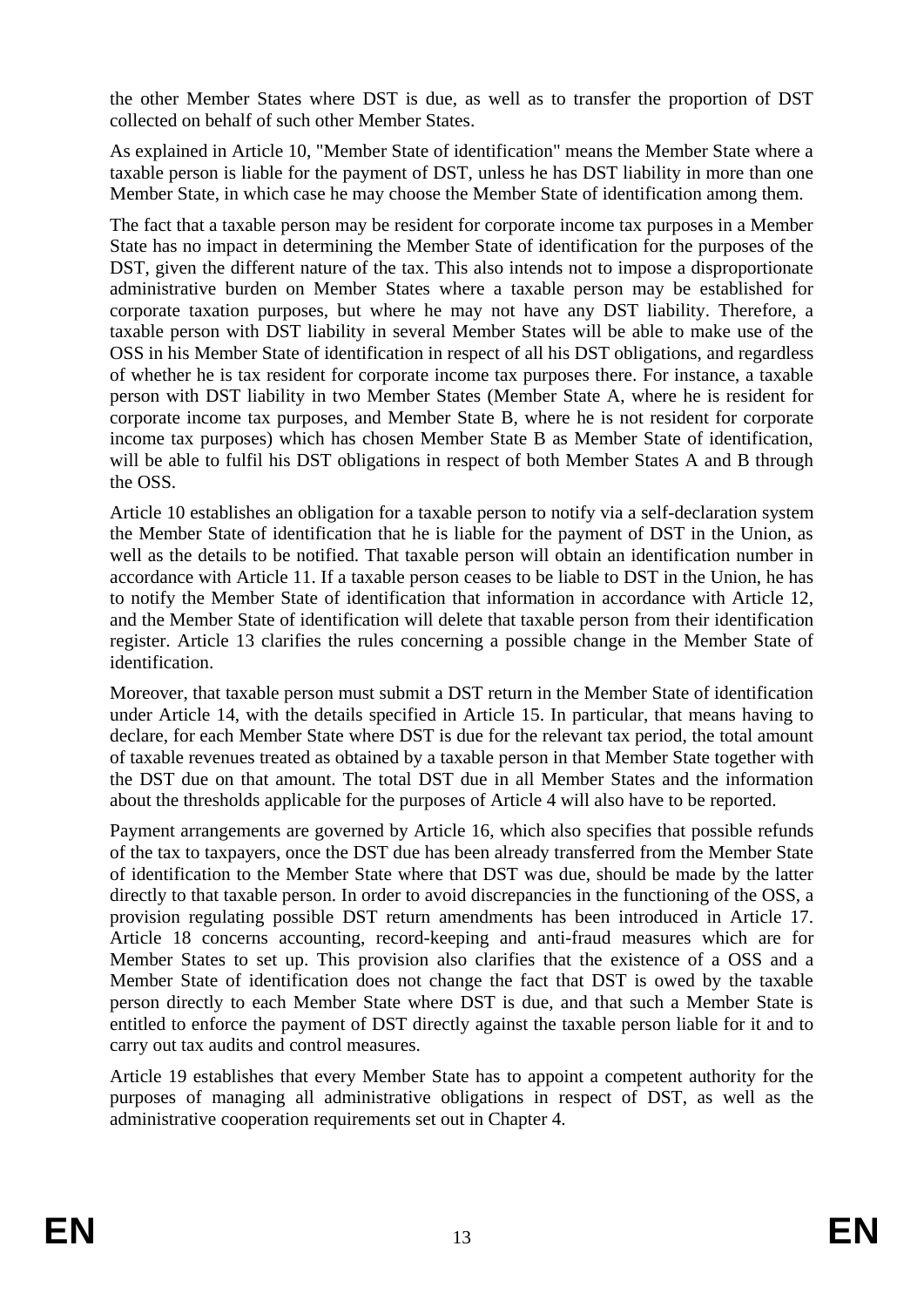### Administrative cooperation as regards obligations (Articles 20-23)

Provisions laid down in Articles 20-23 govern the necessary exchanges between Member States as regards the identification of taxable persons and the submission of DST returns, as well as the transfer of funds corresponding to DST payments by the Member State of identification to the other Member States where DST is due.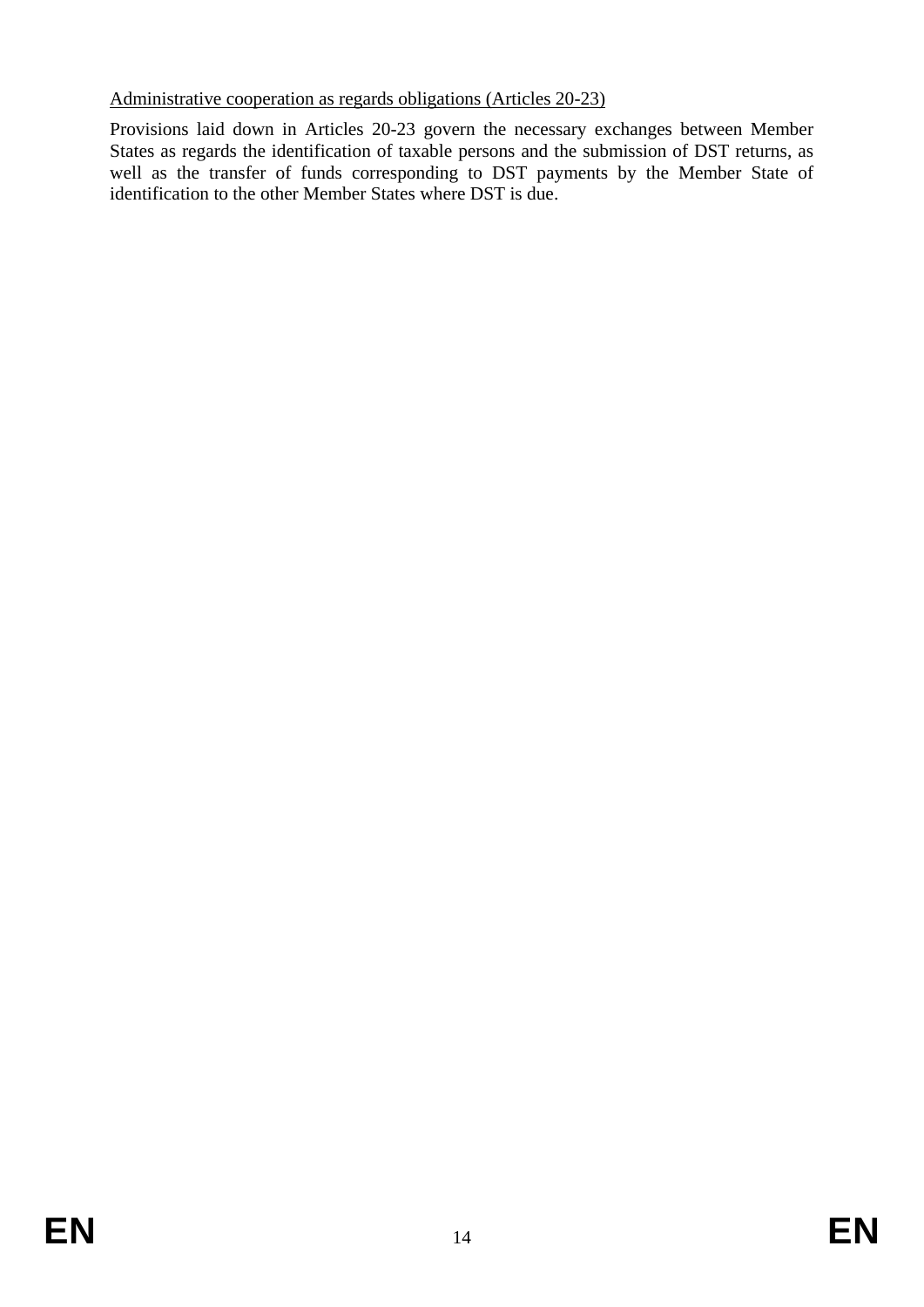### 2018/0073 (CNS)

### Proposal for a

### **COUNCIL DIRECTIVE**

### **on the common system of a digital services tax on revenues resulting from the provision of certain digital services**

THE COUNCIL OF THE EUROPEAN UNION,

Having regard to the Treaty on the Functioning of the European Union, and in particular Article 113 thereof,

Having regard to the proposal from the European Commission,

After transmission of the draft legislative act to the national parliaments,

Having regard to the opinion of the European Parliament<sup>1</sup>,

Having regard to the opinion of the European Economic and Social Committee<sup>2</sup>,

Acting in accordance with a special legislative procedure,

Whereas:

- (1) The global economy is rapidly becoming digital and, as a result, new ways of doing business have emerged. Digital companies are characterised by the fact that their operations are strongly linked to the internet. In particular, digital business models rely to a large extent on the ability to conduct activities remotely and with limited or no physical presence, on the contribution of end-users to value creation, and on the importance of intangible assets.
- (2) The current corporate taxation rules were mainly developed during the 20th century for traditional businesses. They are based on the idea that taxation should take place where value is created. However, the application of the current rules to the digital economy has led to a misalignment between the place where profits are taxed and the place where value is created, notably in the case of business models heavily reliant on user participation. It has therefore become evident that the current corporate tax rules for taxing the profits of the digital economy are inadequate and need to be reviewed.
- (3) That review constitutes an important element of the Digital Single Market<sup>3</sup>, given that the Digital Single Market needs a modern and stable tax framework for the digital economy to stimulate innovation, tackle market fragmentation and allow all players to tap into the new market dynamics under fair and balanced conditions.

 $\mathbf{1}$  $^{1}$  OJ C, , p. .

<sup>&</sup>lt;sup>2</sup> OJ C, , p. .g

<sup>&</sup>lt;sup>3</sup> Communication from the Commission to the European Parliament, the Council and the European Economic and Social Committee and the Committee of the Regions 'A Digital Single Market Strategy for Europe' (COM(2015) 192 final of 6.5.2015).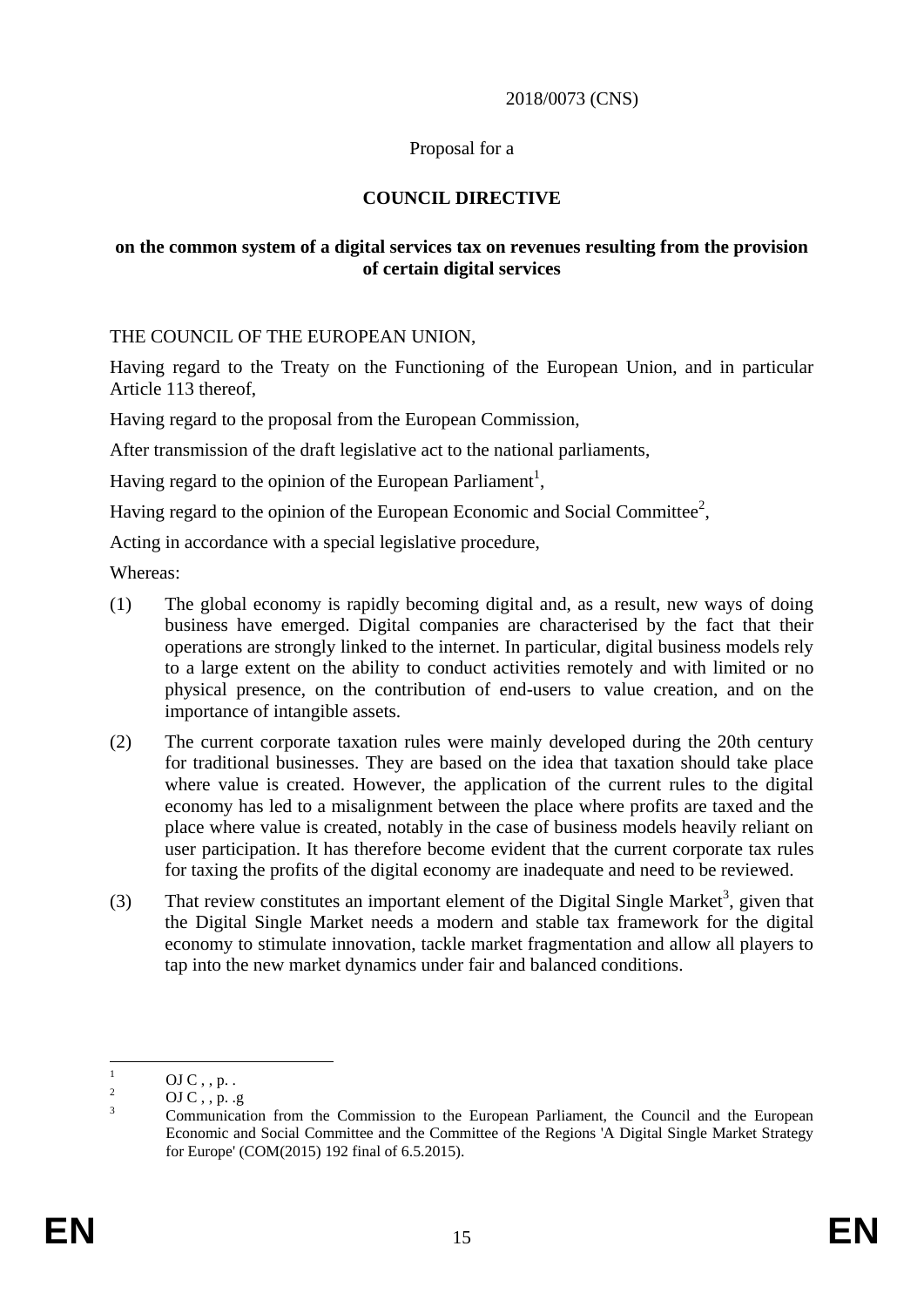- (4) In its Communication "A Fair and Efficient Tax System in the European Union for the Digital Single Market<sup>"4</sup> adopted on 21 September 2017, the Commission identified the challenges that the digital economy posed for existing tax rules, and committed to analyse the policy options available. The ECOFIN Council conclusions of 5 December  $2017<sup>5</sup>$  invited the Commission to adopt proposals responding to the challenges of taxing profits in the digital economy, while taking note also of the interest expressed by many Member States for temporary measures aimed at revenues resulting from digital activities in the Union that would remain outside the scope of double tax conventions.
- (5) Given the problem of taxing the digital economy is of a global nature, the ideal approach would be to find a multilateral, international solution to it. The Commission is actively engaged in the international debate for that reason. Work at the OECD is currently ongoing. However, progress at international level is challenging. Hence, action is being taken to adapt the corporate tax rules at Union level<sup>6</sup> and to encourage agreements to be reached with non-Union jurisdictions<sup>7</sup>, so that the corporate tax framework can be made to fit the new digital business models.
- (6) Pending such action, which may take time to adopt and implement, Member States face pressure to act on this issue, given the risk that their corporate tax bases are being significantly eroded over time. Uncoordinated measures taken by Member States individually can fragment the Single Market and distort competition, hampering the development of new digital solutions and the Union's competitiveness as a whole. This is why it is necessary to adopt a harmonised approach on an interim solution that will tackle this issue in a targeted way until a comprehensive solution is in place.
- (7) That interim solution should establish the common system of a digital services tax ('DST') on revenues resulting from the supply of certain digital services by certain entities. It should be an easy-to-implement measure targeting the revenues stemming from the supply of digital services where users contribute significantly to the process of value creation. Such factor (user value creation) also underpins the action with respect to corporate tax rules, as described in recital (5).
- (8) The following elements of DST should be defined: the taxable revenues (what is taxed), the taxable person (who is taxed), the place of taxation (what proportion of taxable revenues is deemed to be obtained in a Member State and when), chargeability, calculation of the tax, rate, and related obligations including a One-Stop-Shop collection mechanism.
- (9) DST should be applied to revenues resulting from the provision of certain digital services only. The digital services should be ones that are largely reliant on user value creation where the difference between the place where the profits are taxed and the place where the users are established is typically greatest. It is the revenues obtained from the processing of user input that should be taxed, not the user participation in itself.

 $\overline{A}$ <sup>4</sup> Communication from the Commission to the European Parliament and the Council 'A Fair and Efficient Tax System in the European Union for the Digital Single Market' (COM(2017) 547 final of 21.9.2017).

 $\frac{5}{10}$  Responding to the challenges of taxation of profits of the digital economy – Council conclusions (5) December 2017) (FISC 346 ECOFIN 1092).

<sup>6</sup> Proposal for a Council Directive laying down rules relating to the corporate taxation of a significant digital presence (COM(2018) 147 final).

<sup>&</sup>lt;sup>7</sup> Commission Recommendation relating to the corporate taxation of a significant digital presence (C(2018) 1650 final).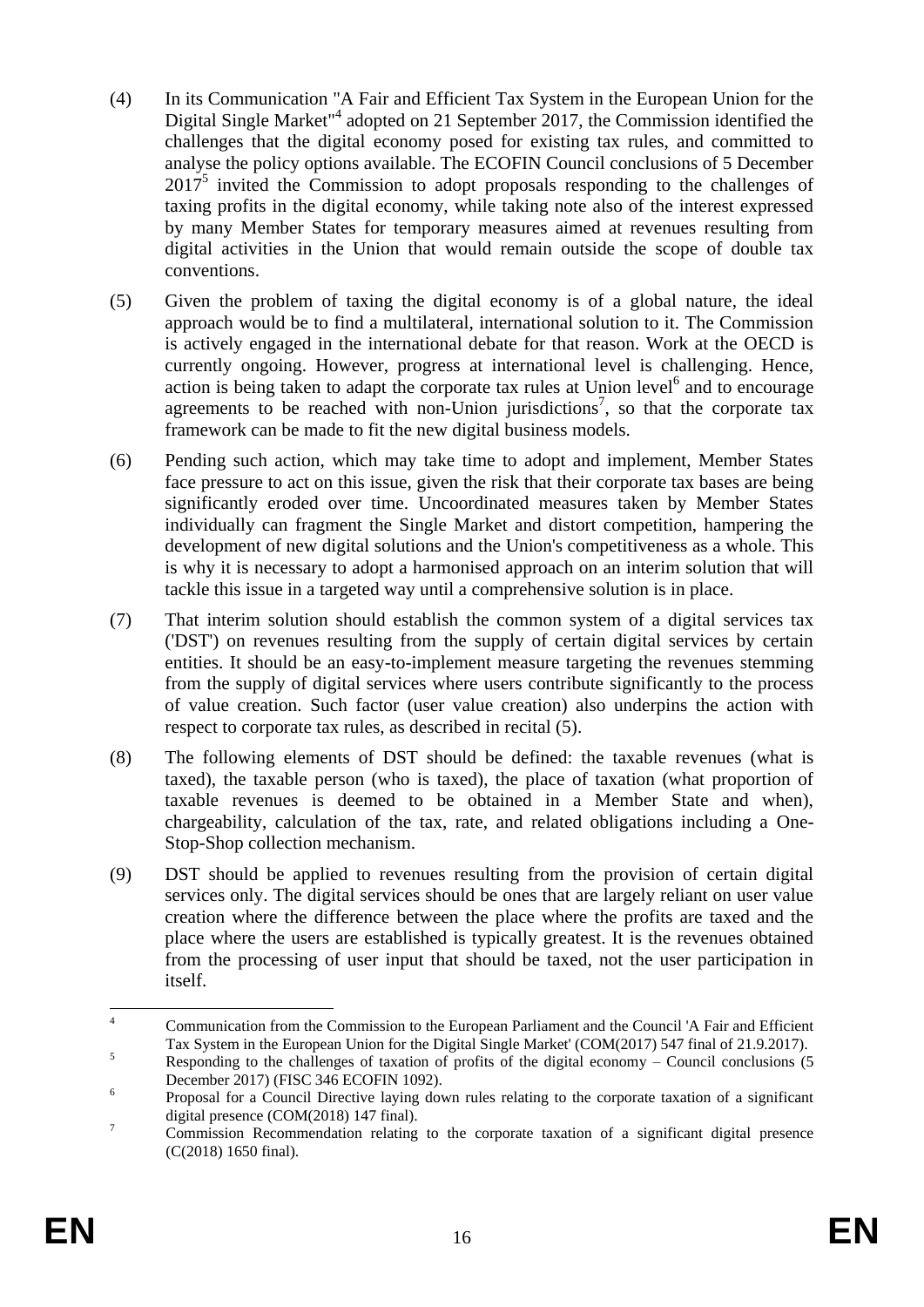- (10) In particular, taxable revenues should be those resulting from the provision of the following services: (i) the placing on a digital interface of advertising targeted at users of that interface; (ii) the making available of multi-sided digital interfaces which allow users to find other users and to interact with them, and which may also facilitate the provision of underlying supplies of goods or services directly between users (sometimes referred to as "intermediation" services); and (iii) the transmission of data collected about users and generated from such users' activities on digital interfaces. If no revenues are obtained from the supply of such services, there should be no DST liability. Other revenues obtained by the entity providing such services but not directly stemming from such supplies should also fall outside the scope of the tax.
- (11) Services consisting in the placing on a digital interface of a client's advertising targeted at users of that interface should not be defined by reference to who owns the digital interface through which the advertising appears on a user's device, but rather by reference to the entity responsible for enabling the advertising to appear on that interface. This is because the value for a business placing a client's advertising on a digital interface lies with user traffic and the user data which is typically taken into account for the purposes of the placement, regardless of whether the interface belongs to the business itself or to a third party who is renting out the digital space where the advertisement will appear. However, it should be clarified that in cases where the supplier of the advertising service and the owner of the digital interface are different entities, the latter should not be considered to have provided a taxable service for DST purposes. This is in order to avoid possible cascading effects and double taxation.
- (12) Services provided by multi-sided digital interfaces should be defined by reference to their capacity to enable users to find other users and to interact with them. The differential aspect of multi-sided digital interfaces is that they allow a user interaction which could not take place without the interface matching users with each other (in other words, the interface allows users to get in touch with other users). Some services typically referred to as communication or payment services, such as instant messaging services, e-mail services or e-payment services, may also be seen as facilitating the interaction between users through a digital interface, but users cannot usually get in touch with each other unless they have already established contact by other means. The revenues resulting from the supply of communication or payment services should therefore remain outside the scope of the tax because such suppliers do not operate as a marketplace, but rather produce support software or other information technology instruments allowing customers to reach out to other persons with whom they already have a relationship in most cases.
- (13) For cases involving multi-sided digital interfaces that facilitate an underlying supply of goods or services directly between users of the interface, the underlying transactions and the revenues obtained by users from those transactions should remain outside the scope of the tax. The revenues resulting from retail activities consisting in the sale of goods or services which are contracted online via the website of the supplier of such goods or services, and where the supplier does not act as an intermediary, should also be outside the scope of DST because the value creation for the retailer lies with the goods or services provided and the digital interface is only used as a means of communication. Whether a supplier is selling goods or services online on his own account or providing intermediation services would be determined by taking into account the legal and economic substance of a transaction, as reflected in the arrangements between the relevant parties. For instance, a supplier of a digital interface where third-party goods are made available could be said to provide an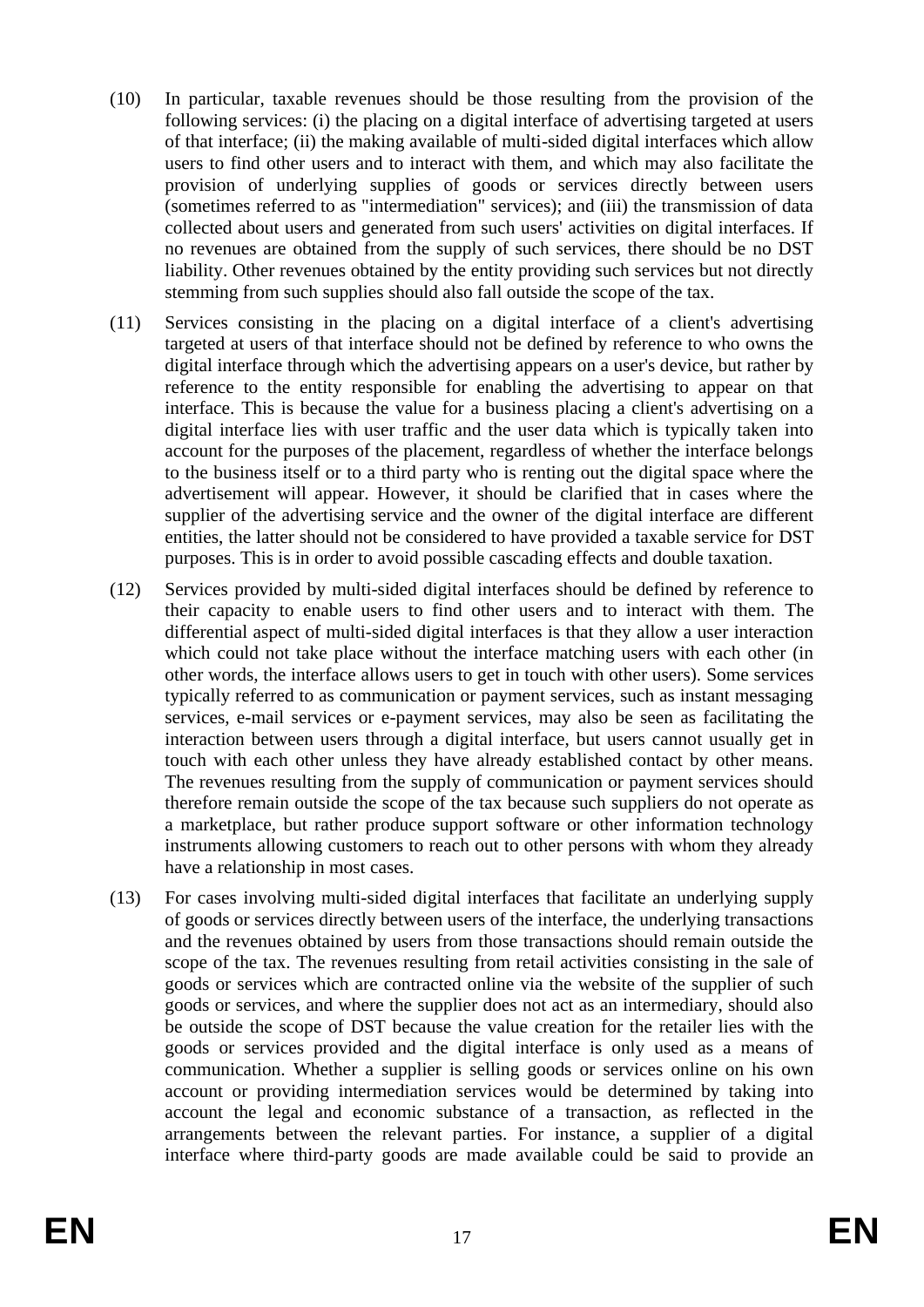intermediation service (in other words, the making available of a multi-sided digital interface) where no significant inventory risks are assumed, or where it is the third party effectively setting the price of such goods.

- (14) Services consisting in the supply of digital content by an entity through a digital interface should be excluded from the scope of the tax, regardless of whether the digital content is owned by that entity or that entity has acquired the rights to distribute it. Even if some sort of interaction between the recipients of such digital content may be allowed and therefore the supplier of such services could be seen as making available a multi-sided digital interface, it is less clear that the user plays a central role in the creation of value for the company supplying the digital content. Instead, the focus from the perspective of value creation is on the digital content itself which is supplied by the entity. Therefore the revenues obtained from such supplies should fall outside the scope of the tax.
- (15) Digital content should be defined to mean data supplied in digital form, such as computer programmes, applications, games, music, videos or texts, irrespective of whether they are accessed through downloading or streaming, and other than the data represented by a digital interface itself. This is to capture the different forms which digital content can take when acquired by a user, which does not alter the fact that the sole or main purpose from the user's perspective is the acquisition of the digital content.
- (16) The service described in recital (14) should be distinguished from a service consisting in the making available of a multi-sided digital interface through which users can upload and share digital content with other users, or the making available of an interface that facilitates an underlying supply of digital content directly between users. These latter services constitute a service of intermediation and should therefore fall within the scope of DST, regardless of the nature of the underlying transaction.
- (17) Taxable services consisting in the transmission of data collected about users should cover only data which has been generated from such users' activities in digital interfaces, but not data which has been generated from sensors or other means and collected digitally. This is because the services within the scope of DST should be those using digital interfaces as a way to create user input which they monetise, rather than services using interfaces only as a way to transmit data generated otherwise. DST should therefore not be a tax on the collection of data, or the use of data collected by a business for the internal purposes of that business, or the sharing of data collected by a business with other parties for no consideration. What DST should target is the generation of revenues from the transmission of data obtained from a very specific activity (users' activities on digital interfaces).
- (18) Services regulated in points (1) to (9) of Section A of Annex I to Directive  $2014/65/EU$  of the European Parliament and of the Council<sup>8</sup> and provided by trading venues or systematic internalisers, as defined in that Directive, or by regulated crowdfunding service providers should not fall within the scope of DST. In addition, services consisting in the facilitation of the granting of loans and provided by regulated crowdfunding service providers should not fall within the scope of DST. Regulated crowdfunding service providers refers to providers of services who are

 $\overline{\mathbf{x}}$ <sup>8</sup> Directive 2014/65/EU of the European Parliament and of the Council of 15 May 2014 on markets in financial instruments and amending Directive 2002/92/EC and Directive 2011/61/EU (OJ L 173, 12.6.2014, p. 349).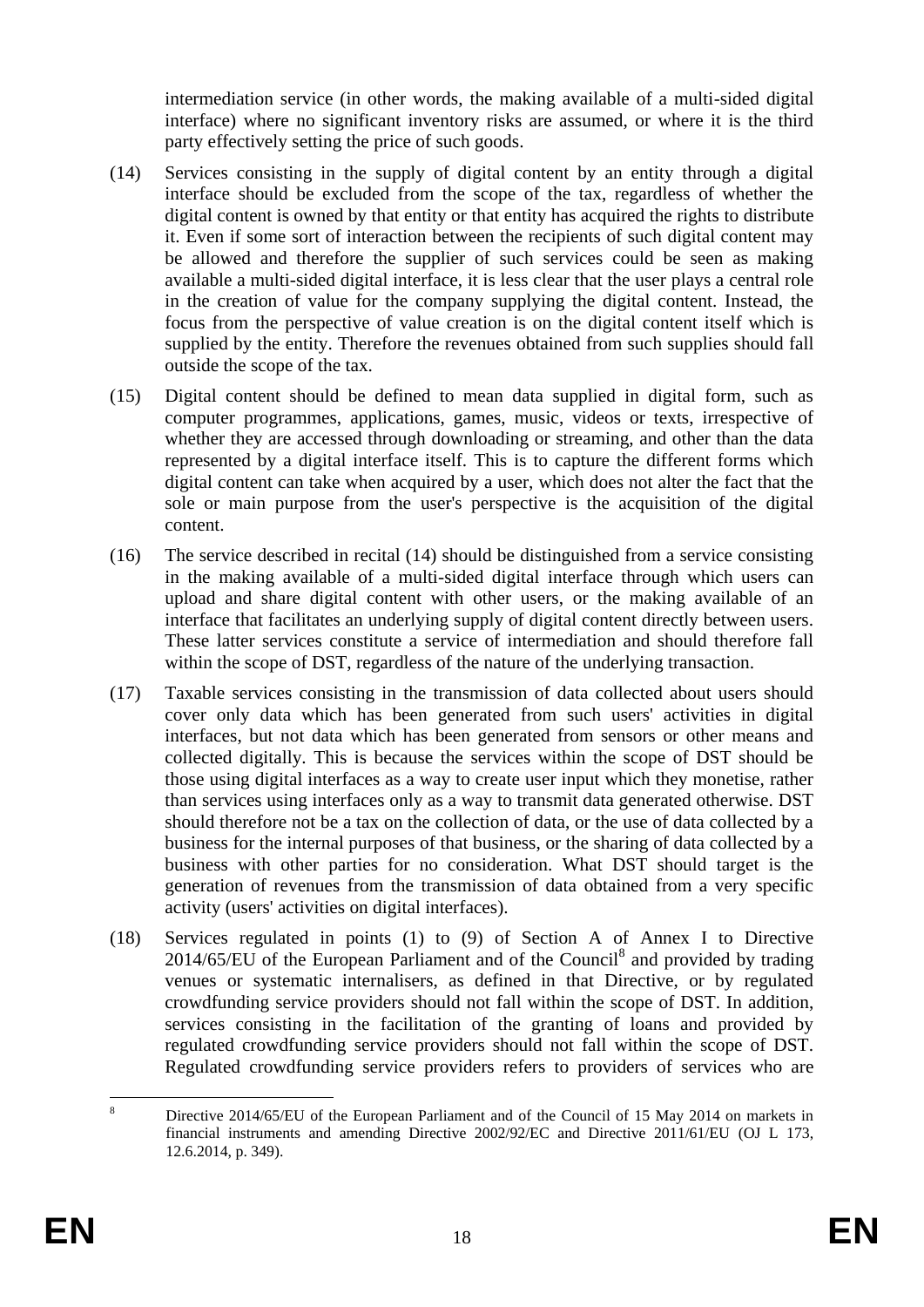subject to any future Union rules adopted under Article 114 of the TFUE for the regulation of crowdfunding services.

- (19) Multi-sided digital interfaces which allow users to receive or to know about the existence of trade execution services, investment services or investment research services, such as those made available by the entities referred to above, often imply user interaction. However, the user does not play a central role in the creation of value for the entity making available a digital interface. Instead, the value lies with the capacity of such an entity to bring together buyers and sellers of financial products under specific and distinctive conditions which would not occur otherwise (compared, for instance, to transactions concluded outside such interfaces directly between the counterparties). A service consisting in making available a digital interface by such an entity goes beyond the mere facilitation of transactions in financial instruments between users of such an interface. In particular, the regulated services which are excluded from the scope of this Directive aim at providing a safe environment for financial transactions. The entity providing these services therefore determines the specific conditions under which such financial transactions can be executed in order to guarantee essential elements such as the quality of execution of the transactions, the level of transparency in the market and fair treatment of investors. Finally, such services have the essential and distinct objective of facilitating funding, investments or savings.
- (20) As regards crowdfunding platforms, investment and lending based crowdfunding should be outside the scope of the tax since the providers of such services play the same role as that of trading venues and systematic internalisers, and hence do not constitute intermediation. However, services provided by crowdfunding platforms which are not investment and lending based and constitute intermediation, such as donation or reward based crowdfunding, or services provided by such platforms consisting in the placing of advertising, should fall within the scope of this Directive.
- (21) Since data transmission by trading venues, systematic internalisers and regulated crowdfunding service providers is limited to and forms part of the provision of the regulated financial services described above and is regulated as such under Union law, the provision of data transmission services by those entities should also be excluded from the scope of DST.
- (22) Only certain entities should qualify as taxable persons for the purposes of DST, regardless of whether they are established in a Member State or in a non-Union jurisdiction. In particular, an entity should qualify as a taxable person only if it meets both of the following conditions: (i) the total amount of worldwide revenues reported by the entity for the latest complete financial year for which a financial statement is available exceeds EUR 750 000 000; and (ii) the total amount of taxable revenues obtained by the entity within the Union during that financial year exceeds EUR 50 000 000.
- (23) The first threshold (total annual worldwide revenues) should limit the application of DST to the companies of a certain scale, which are the ones mainly able to provide those digital services for which user contribution plays a fundamental role, and which heavily rely on extensive user networks, large user traffic, and the exploitation of a strong market position. Such business models, which depend on user value creation for obtaining revenues and are only viable if carried out by companies with a certain size, are the ones responsible for the higher difference between where their profits are taxed and where value is created. Moreover, the opportunity of engaging in aggressive tax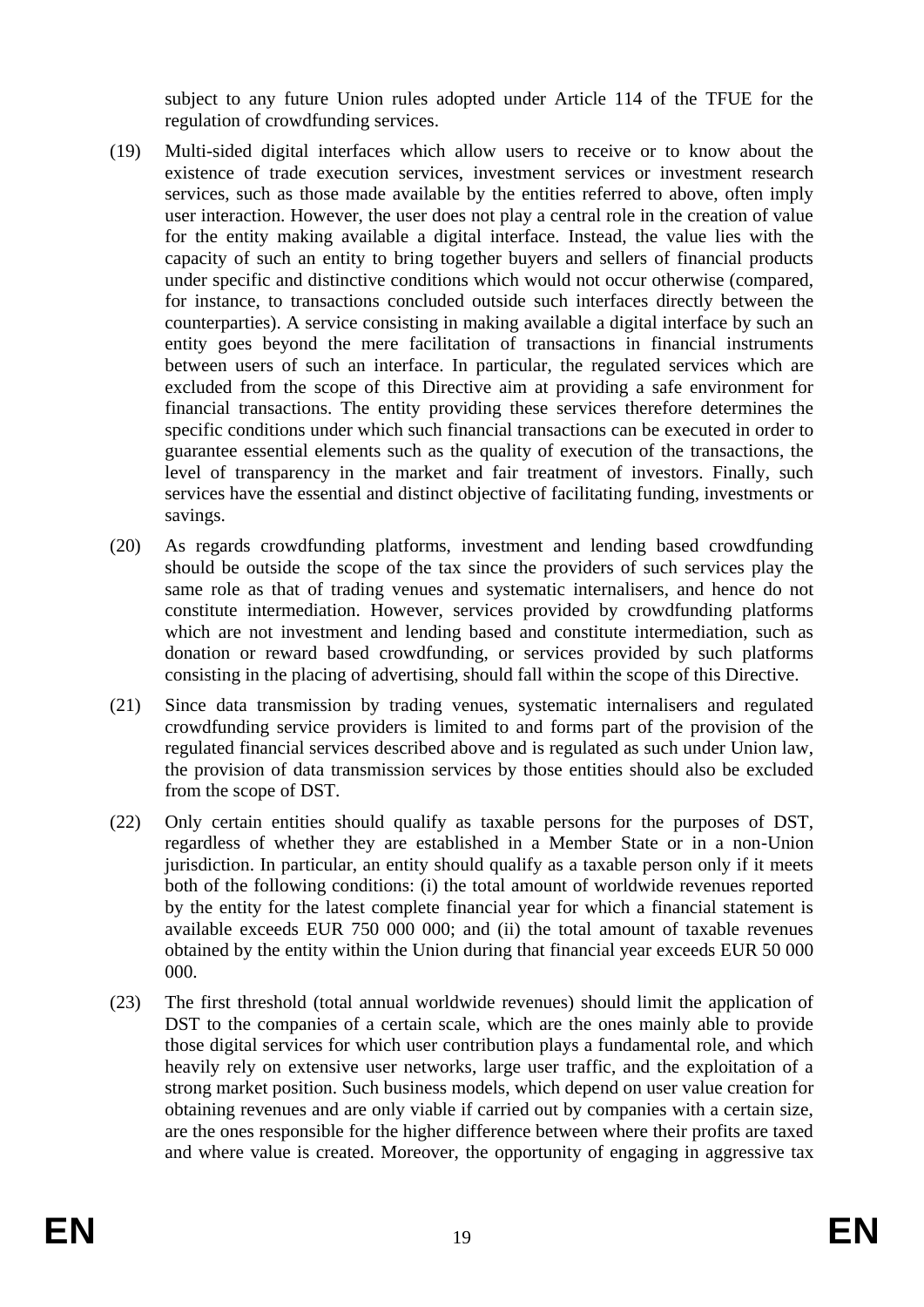planning lies with larger companies. That is why the same threshold has been proposed in other Union initiatives<sup>9</sup>. Such a threshold is also intended to bring legal certainty, given that it would make it easier and less costly for companies and tax authorities to determine whether an entity is liable to DST. It also excludes small enterprises and start-ups for which the compliance burdens of the new tax would be likely to have a disproportionate effect.

- (24) The second threshold (total annual taxable revenues in the Union) should limit the application of the tax to cases where there is a significant digital footprint at Union level in relation to the type of revenues covered by DST. It should be set at Union level in order to disregard differences in market sizes which may exist within the Union.
- (25) To comply with the existing legal framework, any entity qualifying as a taxable person and obtaining taxable revenues treated as obtained in a Member State should be subject to DST in that Member State, irrespective of whether that entity is established in that Member State, in another Member State or in a non-Union jurisdiction.
- (26) Special rules should be set out for entities belonging to a consolidated group for financial accounting purposes. The revenues obtained by an entity from supplies to other entities belonging to the same group for financial accounting purposes should be excluded from the scope of the new tax. For the purposes of determining whether an entity is above the applicable thresholds and thus qualifies as a taxable person, the thresholds should be applied in respect of total consolidated group revenues.
- (27) In order to alleviate possible cases of double taxation where the same revenues are subject to the corporate income tax and DST, it is expected that Member States will allow businesses to deduct the DST paid as a cost from the corporate income tax base in their territory, irrespective of whether both taxes are paid in the same Member State or in different ones.
- (28) The taxable revenues of an entity should be treated as obtained in a Member State in a tax period if the users with respect to a taxable service provided by that entity are located in that Member State. A user should be deemed to be located in a Member State in a tax period on the basis of certain specific rules, determined for each of the taxable services and based on the place where a user's device has been used.
- (29) Where the users with respect of a given taxable service are located in different Member States or non-Union jurisdictions, the relevant taxable revenues obtained from that service should be allocated to each Member State in a proportional way on the basis of certain specific allocation keys. Such keys should be set out depending on the nature of each taxable service and the distinctive elements triggering the receipt of revenues for the provider of such a service.
- (30) In the case of a taxable service consisting in the placing of advertising on a digital interface, the number of times an advertisement has appeared on users' devices in a tax period in a Member State should be taken into account for the purposes of determining the proportion of taxable revenues to be allocated in that tax period to that Member State.

<sup>–&</sup>lt;br>9 See Article 2 of the Proposal for a Council Directive on a Common Consolidated Corporate Tax Base (CCCTB) (COM(2016) 683 final).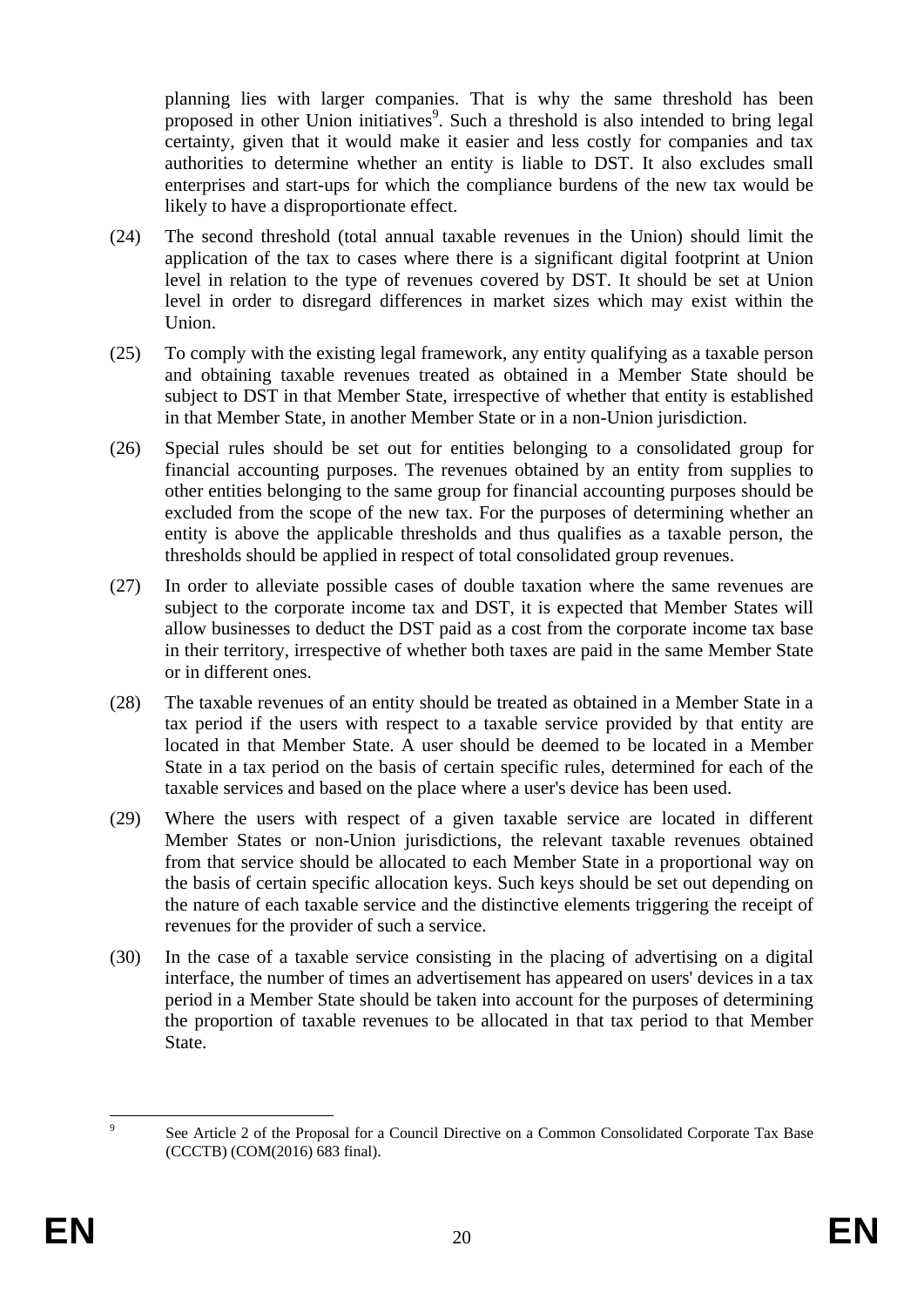- (31) As regards the making available of multi-sided digital interfaces, in order to determine the proportion of taxable revenues to be allocated to a Member State, a distinction should be made between cases where the interface facilitates underlying transactions directly between users and cases where it does not. In cases involving the facilitation of underlying transactions, the allocation of taxable revenues in a tax period to a Member State should be carried out on the basis of the number of users who conclude such a transaction in that tax period while using a device in that Member State. This is because that is the action usually generating revenues for the business making the interface available. Taxing rights over the revenues of the business making available the interface should be allocated to Member States where the users concluding underlying transactions are located, whether the users are the sellers of the underlying goods or services or the buyers. This is because both of them generate value for the multi-sided digital interface through their participation, given that the role of the interface is to match supply and demand. However, if the intermediation service does not involve the facilitation of underlying transactions, revenues are typically obtained through periodic payments after having registered or opened an account on a digital interface. Hence, for the purposes of allocating taxable revenues to a Member State in a tax period, the number of users in that tax period holding an account which was opened using a device in that Member State, whether opened during that tax year or an earlier one, should be taken into account.
- (32) As regards the transmission of data collected about users, the allocation of taxable revenues in a tax period to a Member State should take into account the number of users from whom data transmitted in that tax period has been generated as a result of such users having used a device in that Member State.
- (33) Identifying the place where a user's device has been used and, therefore, the place of taxation should be possible due to the Internet Protocol (IP) address of the user's device or, if more accurate, other means of geolocation. The place of taxation should not take into account whether users have contributed in money to the generation of the revenue, the place from where the payment in exchange for the supplies giving rise to a DST liability has been made, or the place where a possible supply of underlying goods or services contracted via a multi-sided digital interface has been made.
- (34) Any processing of personal data carried out in the context of DST should be conducted in accordance with Regulation (EU) 2016/679 of the European Parliament and of the Council<sup>10</sup>, including that which may be necessary in relation to Internet Protocol (IP) addresses or other means of geolocation. In particular, regard should be given to the need to provide appropriate technical and organisational measures to comply with the rules relating to the lawfulness and security of processing activities, the provision of information and the rights of data subjects. Whenever possible, personal data should be rendered anonymous.
- (35) The taxable revenues should be equal to the total gross revenues obtained by a taxable person, net of value added tax and other similar taxes. Taxable revenues should be recognised as obtained by a taxable person at the time when they become due, regardless of whether they have actually been paid by then. DST should be chargeable

 $10<sup>1</sup>$ Regulation (EU) 2016/679 of the European Parliament and of the Council of 27 April 2016 on the [protection of natural persons with regard to the processing of personal data and on the free movement of](http://eur-lex.europa.eu/legal-content/AUTO/?uri=CELEX:32016R0679&qid=1518715944604&rid=1)  [such data, and repealing Directive 95/46/EC \(General Data Protection Regulation\) \(](http://eur-lex.europa.eu/legal-content/AUTO/?uri=CELEX:32016R0679&qid=1518715944604&rid=1)OJ L 119, 4.5.2016, p. 1).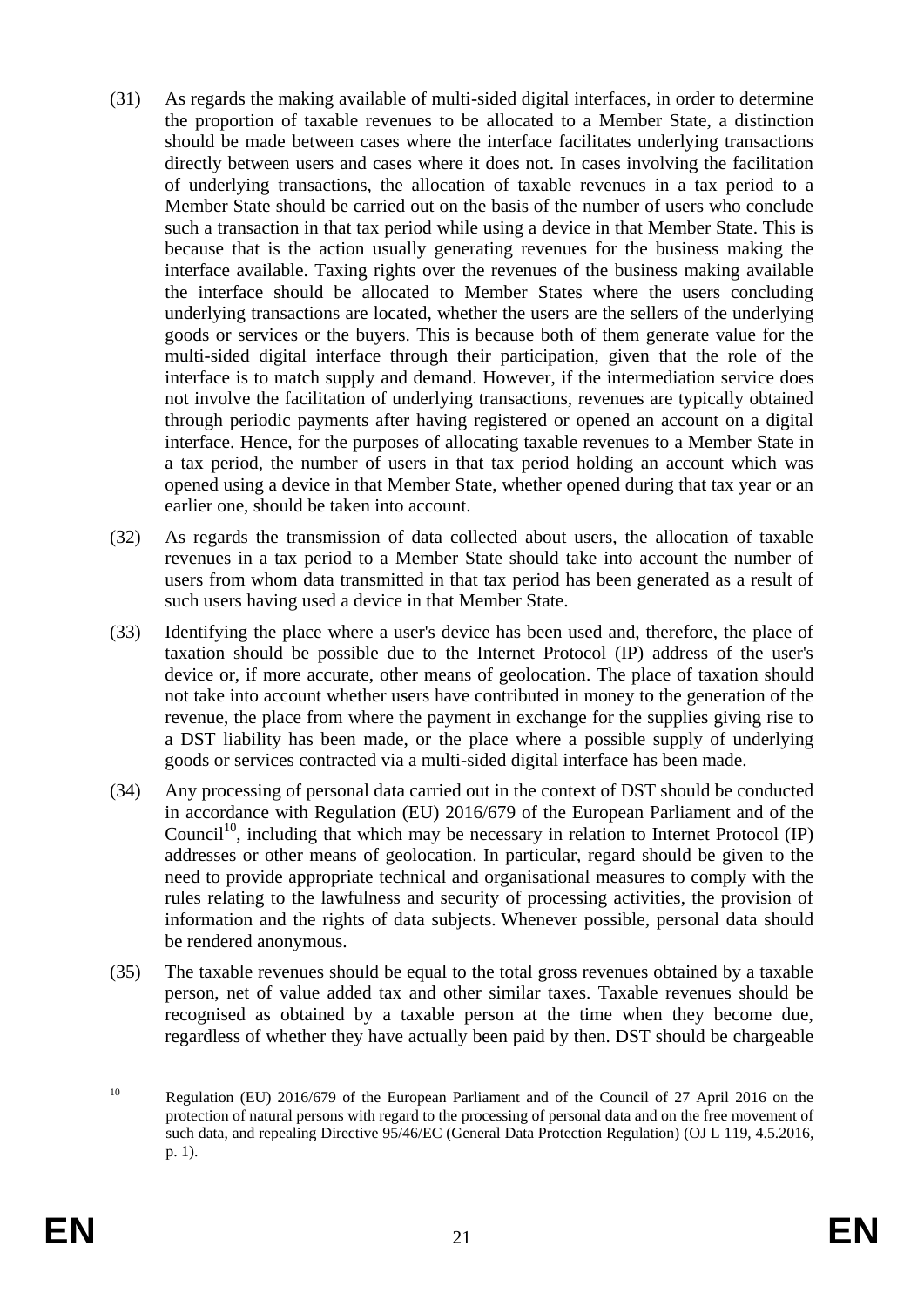in a Member State on the proportion of taxable revenues obtained by a taxable person in a tax period that is treated as obtained in that Member State, and should be calculated by applying the DST rate to that proportion. There should be a single DST rate at Union level in order to avoid distortions in the Single Market. The DST rate should be set at 3%, which achieves an appropriate balance between revenues generated by the tax and accounting for the differential DST impact for businesses with different profit margins.

- (36) Taxable persons providing taxable services should be liable for the payment of DST, as well as responsible to fulfil a series of administrative obligations. A simplification mechanism in the form of a One-Stop-Shop (OSS) should be set up for taxable persons with DST liability in one or more Member States, so that all their DST obligations can be fulfilled at once (identification, submission of the DST return, and payment). The obligations should be fulfilled in a single Member State (Member State of identification), which should collect the information and the payment of the DST on behalf of other Member States where the DST is due, and subsequently share that relevant information and the collected DST amounts with them. Such a mechanism is without prejudice to DST being owed by the taxable person directly to each Member State where DST is due. Accordingly, each Member State where DST is due should be entitled to enforce payment of DST directly against the taxable person liable for it, as well as to carry out tax audits and control measures aimed at examining a taxable person's DST liability. Such enforcement and control measures should be governed by the rules and procedures applicable in each Member State where DST is due.
- (37) Member States should be able to lay down accounting, record-keeping or other obligations aimed at ensuring that the DST due is effectively paid, as well as other measures to prevent tax evasion, avoidance and abuse.
- (38) In order to ensure uniform conditions for the implementation of this Directive as regards the administrative obligations to be fulfilled and the exchanges of information between Member States necessary for the functioning of the OSS, implementing powers should be conferred on the Commission. The Commission should also be able to propose common rules concerning accounting, record-keeping or other obligations to be laid down by Member States. Those powers should be exercised in accordance with Regulation (EU) No182/2011 of the European Parliament and of the Council<sup>11</sup>.
- (39) Member States should, wherever necessary, make use of the provisions adopted by the Union regarding administrative cooperation in tax matters such as Council Directives  $2011/16/EU<sup>12</sup>$  and  $2010/24/EU<sup>13</sup>$ , or of other measures available internationally, such as the Multilateral Convention on Mutual Administrative Assistance in Tax Matters, Article 26 of the OECD Model Tax Convention and the OECD Model Agreement on Exchange of Information in Tax Matters.
- (40) In accordance with the Joint Political Declaration of 28 September 2011 of Member States and the Commission on explanatory documents<sup>14</sup>, Member States have

 $11<sup>1</sup>$ <sup>11</sup> Regulation (EU) No 182/2011 of the European Parliament and of the Council of 16 February 2011 laying down the rules and general principles concerning mechanisms for control by Member States of the Commission's exercise of implementing powers (OJ L 55, 28.2.2011, p.13).

<sup>&</sup>lt;sup>12</sup> Council Directive 2011/16/EU of 15 February 2011 on administrative cooperation in the field of [taxation and repealing Directive 77/799/EEC](http://eur-lex.europa.eu/legal-content/AUTO/?uri=CELEX:32011L0016&qid=1518720826938&rid=1) (OJ L 64, 11.3.2011, p. 1).

<sup>&</sup>lt;sup>13</sup> Council Directive 2010/24/EU of 16 March 2010 concerning mutual assistance for the recovery of [claims relating to taxes, duties and other measures](http://eur-lex.europa.eu/legal-content/AUTO/?uri=CELEX:32010L0024&qid=1518720911384&rid=1) (OJ L 84, 31.3.2010, p. 1).

<sup>14</sup> OJ C 369, 17.12.2011, p. 14.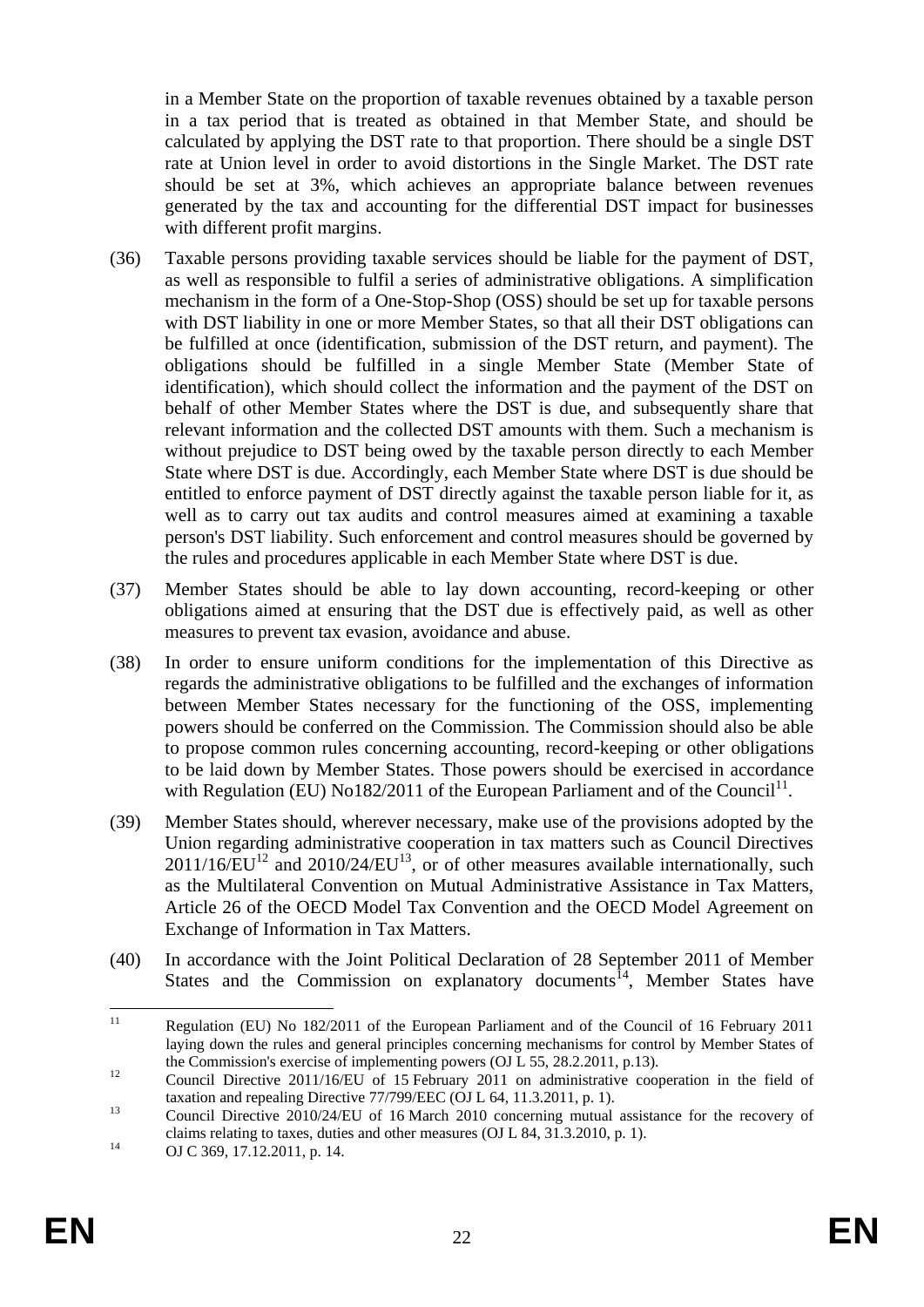undertaken to accompany, in justified cases, the notification of their transposition measures with one or more documents explaining the relationship between the components of a directive and the corresponding parts of national transposition instruments. With regard to this Directive, the legislator considers the transmission of such documents to be justified.

(41) The objectives of this Directive aim at protecting the integrity of the Single Market, ensuring its proper functioning and avoiding distortion of competition. Since those objectives, by their very nature, cannot be sufficiently achieved by Member States but can rather be better achieved at Union level, the Union may adopt measures, in accordance with the principle of subsidiarity as set out in Article 5 of the Treaty on European Union. In accordance of proportionality, as set out in that Article, this Directive does not go beyond what is necessary in order to achieve those objectives,

HAS ADOPTED THIS DIRECTIVE: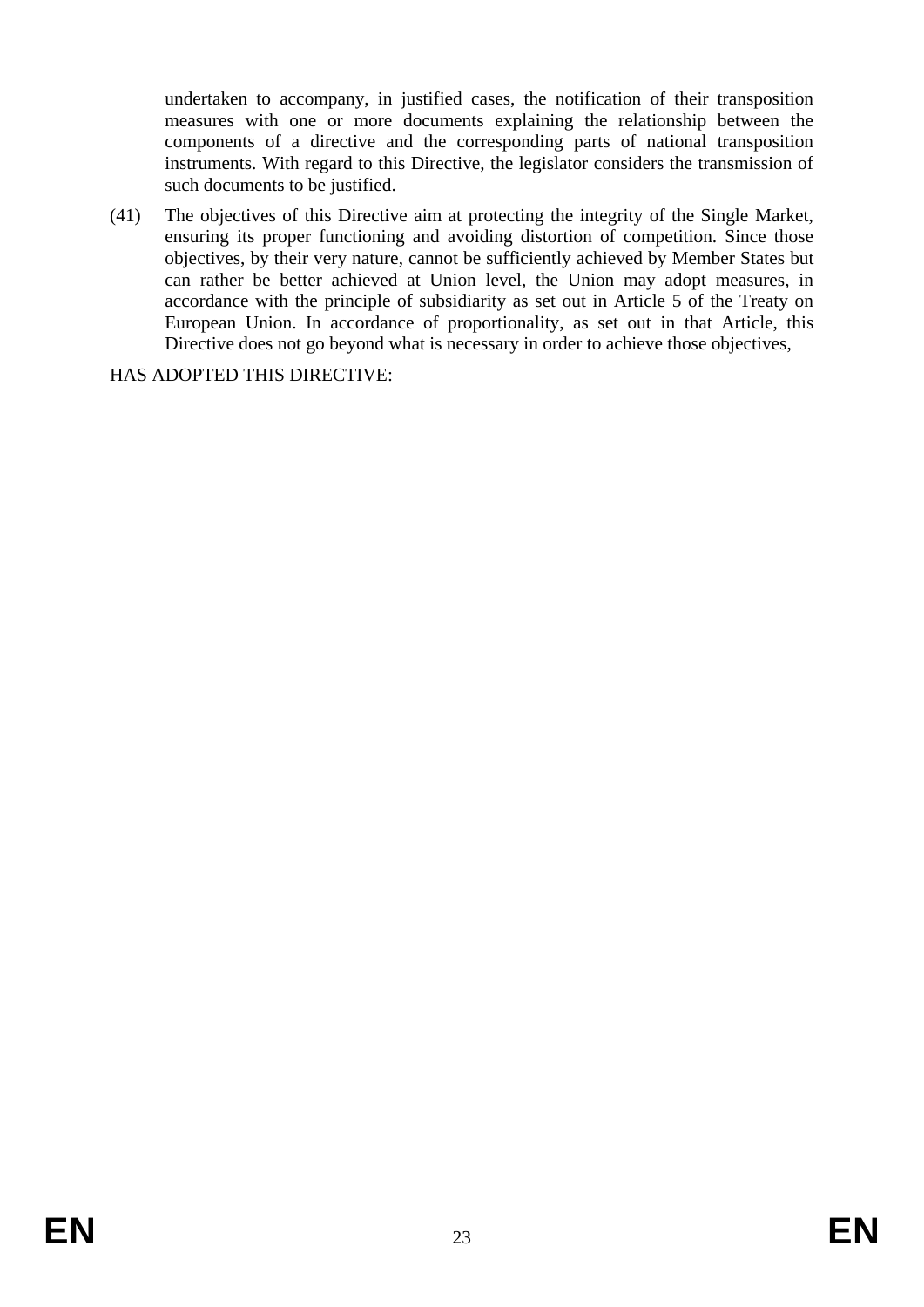# **Chapter 1**

### **SUBJECT MATTER AND DEFINITIONS**

## *Article 1*

## *Subject matter*

This Directive establishes the common system of a digital services tax ('DST') on the revenues resulting from the provision of certain digital services.

#### *Article 2 Definitions*

For the purposes of this Directive, the following definitions shall apply:

- (1) 'entity' means any legal person or legal arrangement that carries on business through either a company or a structure that is transparent for tax purposes;
- (2) 'consolidated group for financial accounting purposes' means all entities that are fully included in consolidated financial statements drawn up in accordance with the International Financial Reporting Standards or a national financial reporting system;
- (3) 'digital interface' means any software, including a website or a part thereof and applications, including mobile applications, accessible by users;
- (4) 'user' means any individual or business;
- (5) 'digital content' means data supplied in digital form, such as computer programmes, applications, music, videos, texts, games and any other software, other than the data represented by a digital interface;
- (6) 'Internet Protocol (IP) address' means a series of digits assigned to networked devices to facilitate their communication over the internet;
- (7) 'tax period' means a calendar year.

## *Article 3*

### *Taxable revenues*

- 1. The revenues resulting from the provision of each of the following services by an entity shall qualify as 'taxable revenues' for the purposes of this Directive:
	- (a) the placing on a digital interface of advertising targeted at users of that interface;
	- (b) the making available to users of a multi-sided digital interface which allows users to find other users and to interact with them, and which may also facilitate the provision of underlying supplies of goods or services directly between users;
	- (c) the transmission of data collected about users and generated from users' activities on digital interfaces.
- 2. The reference in paragraph 1 to revenues shall include total gross revenues, net of value added tax and other similar taxes.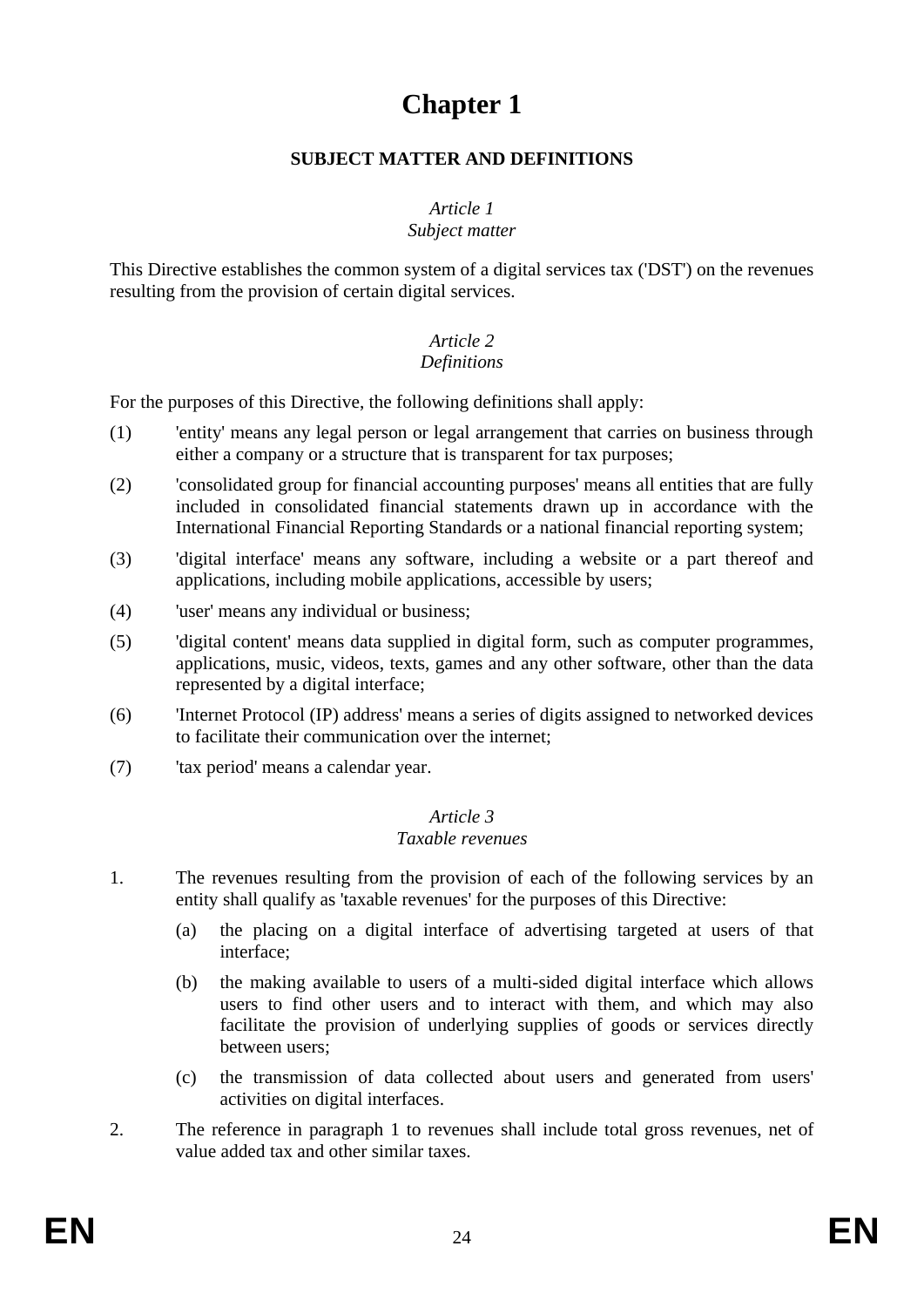- 3. Point (a) of paragraph 1 shall apply whether or not the digital interface is owned by the entity responsible for placing the advertising on it. Where the entity placing the advertising does not own the digital interface, that entity, and not the owner of the interface, shall be considered to be providing a service falling within point (a).
- 4. Point (b) of paragraph 1 shall not include:
	- (a) the making available of a digital interface where the sole or main purpose of making the interface available is for the entity making it available to supply digital content to users or to supply communication services to users or to supply payment services to users;
	- (b) the supply by a trading venue or a systematic internaliser of any of the services referred to in points (1) to (9) of Section A of Annex I to Directive 2014/65/EU;
	- (c) the supply by a regulated crowdfunding service provider of any of the services referred to in points (1) to (9) of Section A of Annex I to Directive 2014/65/EU, or a service consisting in the facilitation of the granting of loans.
- 5. Point (c) of paragraph 1 shall not include the transmission of data by a trading venue, systematic internaliser or regulated crowdfunding service provider.
- 6. In paragraphs 4 and 5:
	- (a) 'trading venue' and 'systematic internaliser' have the meanings given in points (24) and (20) respectively of Article 4(1) of Directive 2014/65/EU;
	- (b) 'regulated crowdfunding service provider' means a provider of crowdfunding services who is subject to authorisation and supervision under any harmonisation measure adopted under Article 114 of the Treaty for the regulation of crowdfunding services.
- 7. Revenues resulting from the provision of a service falling within paragraph 1 by an entity belonging to a consolidated group for financial accounting purposes to another entity in that same group shall not qualify as taxable revenues for the purposes of this Directive.
- 8. If an entity belonging to a consolidated group for financial accounting purposes provides a service falling within paragraph 1 and the revenues resulting from the provision of that service are obtained by another entity in the group, those revenues shall be deemed for the purposes of this Directive to have been obtained by the entity providing the service.
- 9. Services falling within paragraph 1 are referred to in Chapters 2 and 3 as 'taxable services'.

## *Article 4*

### *Taxable person*

- 1. 'Taxable person', with respect to a tax period, shall mean an entity meeting both of the following conditions:
	- (a) the total amount of worldwide revenues reported by the entity for the relevant financial year exceeds EUR 750 000 000;
	- (b) the total amount of taxable revenues obtained by the entity within the Union during the relevant financial year exceeds EUR 50 000 000.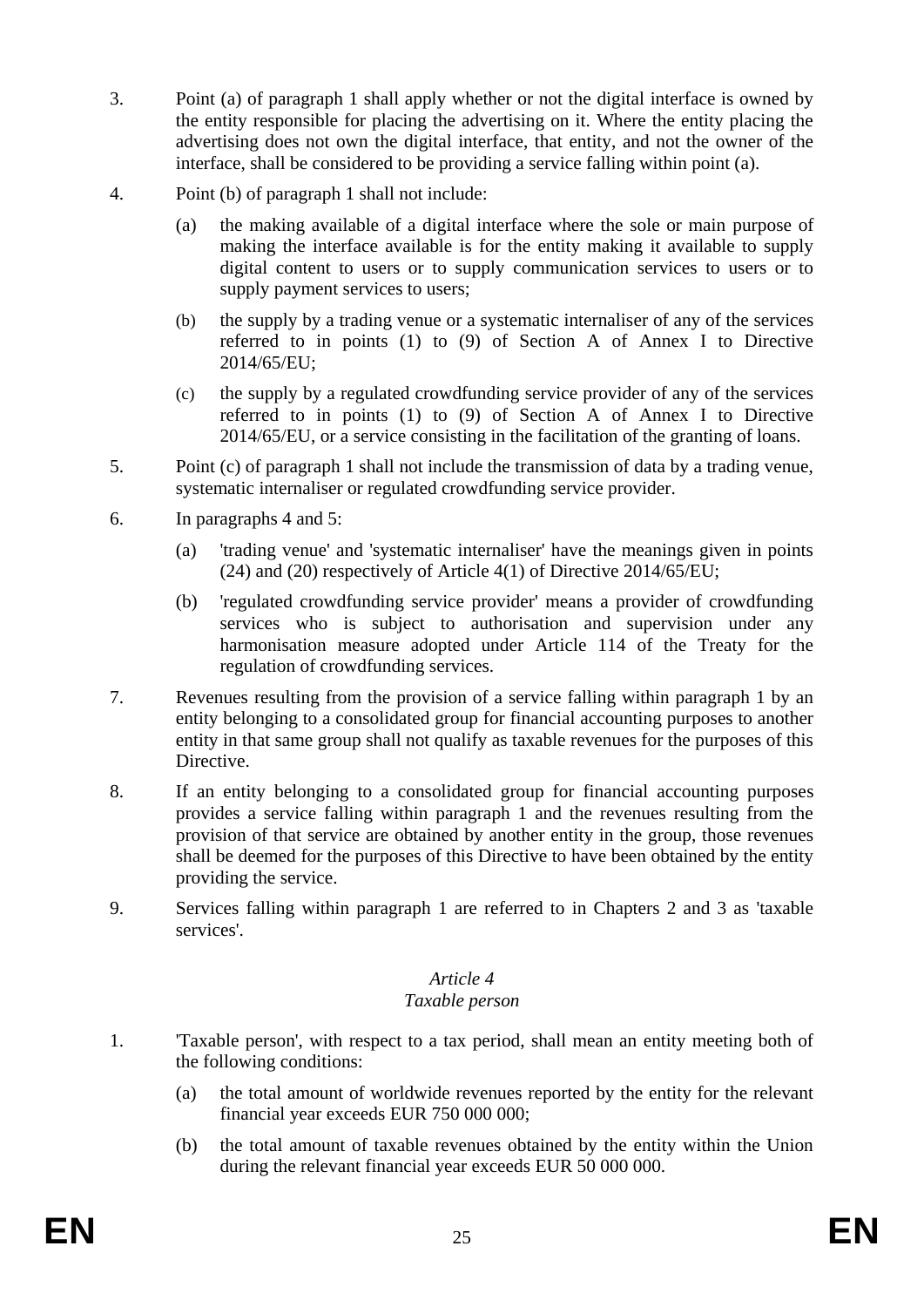- 2. Where an entity reports or obtains revenues in a currency other than euro, the revenues shall be converted into euro for the purposes of paragraph 1 by applying the exchange rate as published in the *Official Journal of the European Union* on the last date of the relevant financial year or, if there is no publication on that day, the rate published on the previous day.
- 3. In paragraphs 1 and 2, 'the relevant financial year' means the financial year covered by the latest available of the financial statements issued by the entity before the end of the tax period in question.
- 4. The rule in Article 5(1) shall apply in determining under paragraph 1(b) whether taxable revenues are obtained within the Union.
- 5. Taxable revenues shall be recognised for the purposes of this Directive as having been obtained at the time when they fall due, irrespective of whether the relevant amounts have actually been paid.
- 6. If the entity referred to in paragraph 1 belongs to a consolidated group for financial accounting purposes, that paragraph shall be applied instead to the worldwide revenues reported by, and taxable revenues obtained within the Union by, the group as a whole.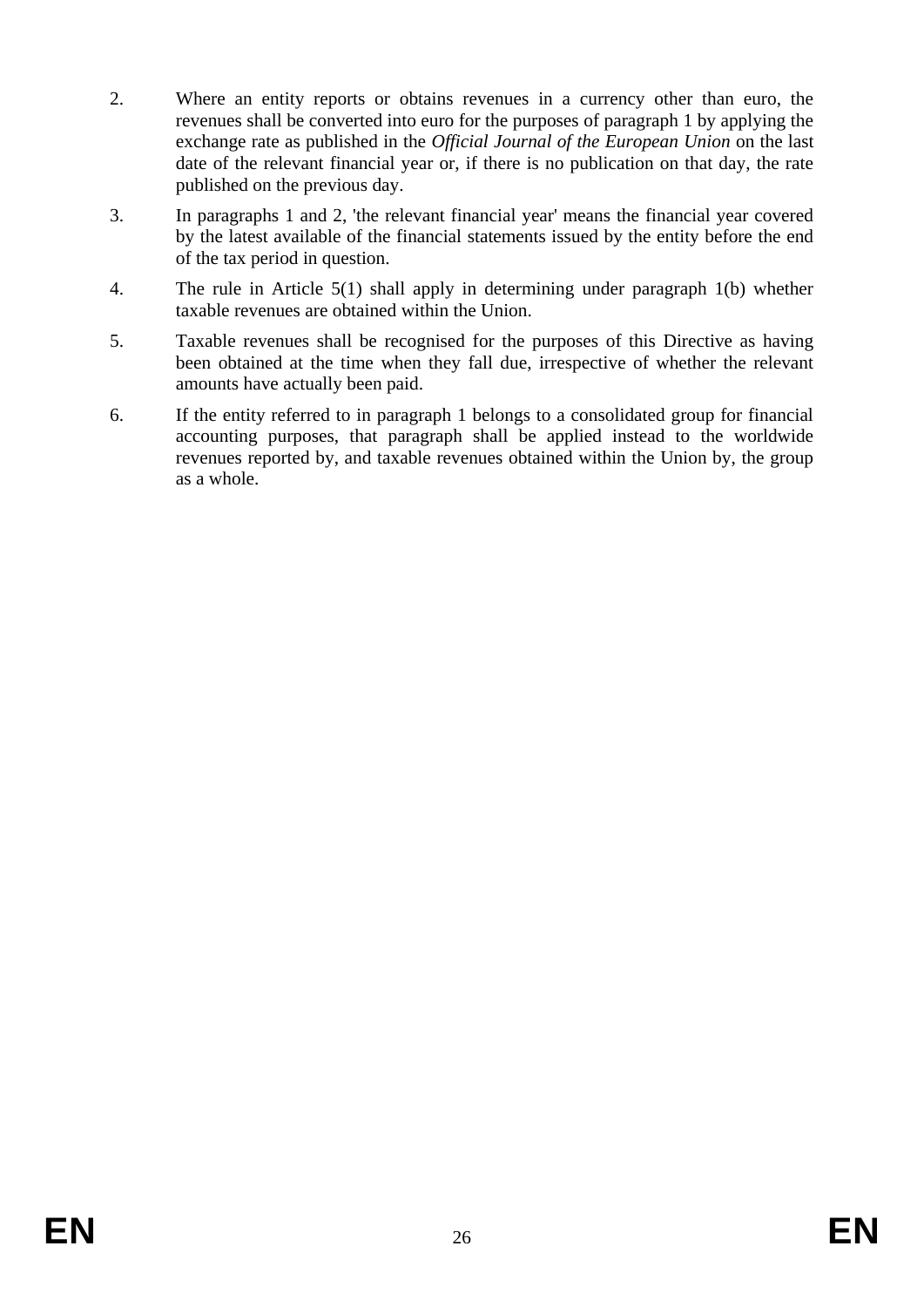## **Chapter 2**

### **PLACE OF TAXATION, CHARGEABILITY AND CALCULATION OF THE TAX**

### *Article 5*

### *Place of taxation*

1. Taxable revenues obtained by an entity in a tax period shall be treated for the purposes of this Directive as obtained in a Member State in that tax period if users with respect to the taxable service are located in that Member State in that tax period.

The first subparagraph applies irrespective of whether such users have contributed in money to the generation of those revenues.

- 2. With respect to a taxable service, a user shall be deemed to be located in a Member State in a tax period if:
	- (a) in the case of a service falling within Article  $3(1)(a)$ , the advertising in question appears on the user's device at a time when the device is being used in that Member State in that tax period to access a digital interface;
	- (b) in the case of a service falling within Article  $3(1)(b)$ :
		- (i) if the service involves a multi-sided digital interface that facilitates the provision of underlying supplies of goods or services directly between users, the user uses a device in that Member State in that tax period to access the digital interface and concludes an underlying transaction on that interface in that tax period;
		- (ii) if the service involves a multi-sided digital interface of a kind not covered by point (i), the user has an account for all or part of that tax period allowing the user to access the digital interface and that account was opened using a device in that Member State;
	- (c) in the case of a service falling within Article  $3(1)(c)$ , data generated from the user having used a device in that Member State to access a digital interface, whether during that tax period or any previous one, is transmitted in that tax period.
- 3. For each tax period, the proportion of an entity's total taxable revenues that is treated under paragraph 1 as obtained in a Member State shall be determined as follows:
	- (a) as regards taxable revenues resulting from the provision of services falling within Article  $3(1)(a)$ , in proportion to the number of times an advertisement has appeared on users' devices in that tax period;
	- (b) as regards taxable revenues resulting from the provision of services falling within Article 3(1)(b):
		- (i) if the service involves a multi-sided digital interface that facilitates the provision of underlying supplies of goods or services directly between users, in proportion to the number of users having concluded underlying transactions on the digital interface in that tax period;
		- (ii) if the service involves a multi-sided digital interface of a kind not covered by point (i), in proportion to the number of users holding an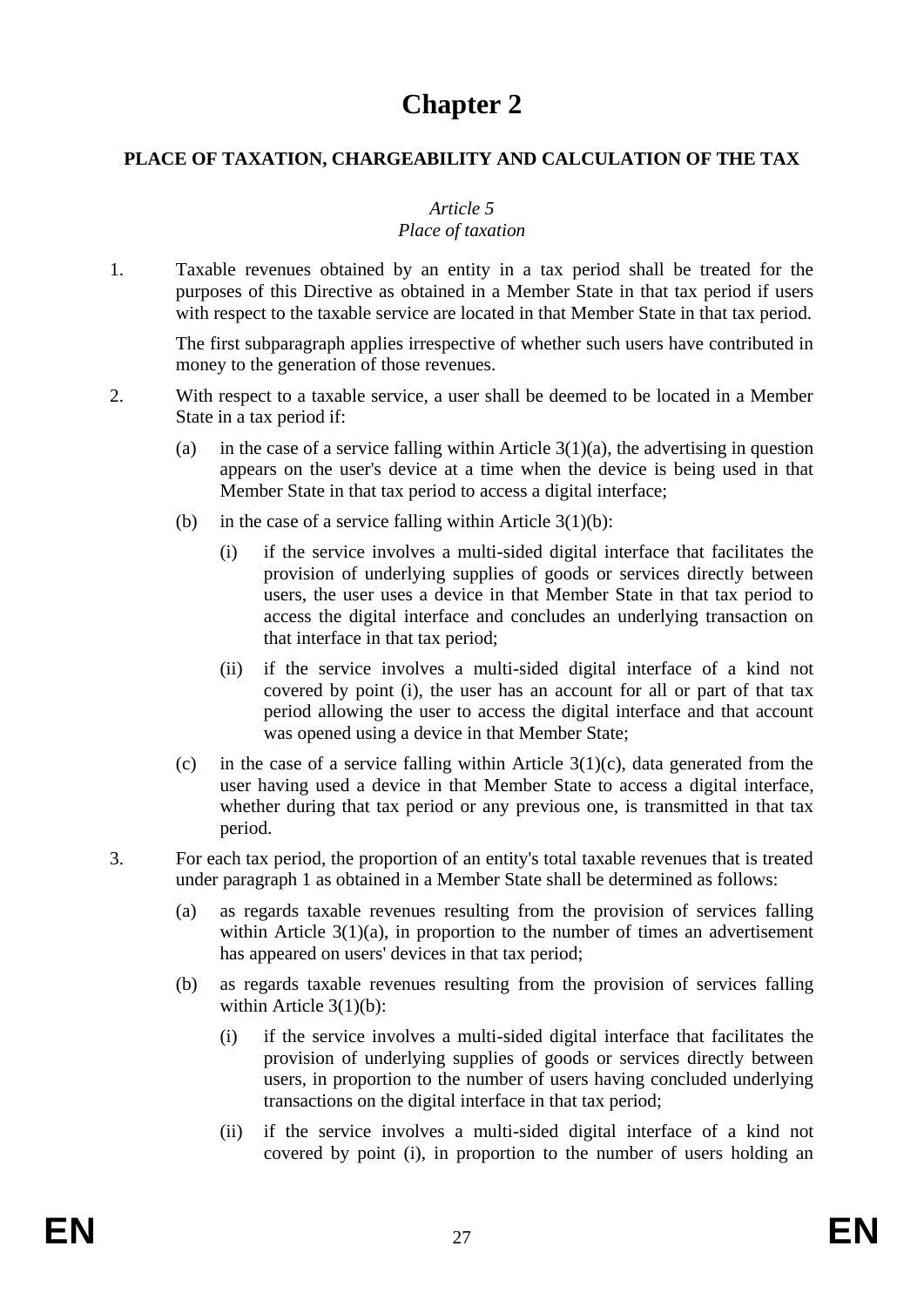account for all or part of that tax period allowing them to access the digital interface;

- (c) as regards taxable revenues resulting from the provision of services falling within Article  $3(1)(c)$ , in proportion to the number of users from whom data transmitted in that tax period has been generated as a result of users having used a device to access a digital interface, whether in that tax period or a previous one.
- 4. For the purposes of determining the place of taxation of the taxable revenues subject to DST, the following elements shall not be taken into account:
	- (a) if there is an underlying supply of goods or services directly between the users of a multi-sided digital interface referred to in Article 3(1)(b), the place where that underlying supply takes place;
	- (b) the place from which any payment for the taxable service is made.
- 5. For the purposes of this Article, the Member State where a user's device is used shall be determined by reference to the Internet Protocol (IP) address of the device or, if more accurate, any other method of geolocation.
- 6. The data that may be collected from users for the purposes of applying this Directive shall be limited to data indicating the Member State where the users are located, without allowing for the identification of those users.

### *Article 6*

### *Chargeability*

DST shall be chargeable in a Member State on the proportion of taxable revenues obtained by a taxable person in a tax period that is treated under Article 5 as obtained in that Member State. The DST shall become due in that Member State on the next working day following the end of that tax period.

### *Article 7 Calculation of the tax*

DST shall be calculated for a Member State for a tax period by applying the DST rate to the proportion of taxable revenues referred to in Article 6.

### *Article 8 Rate*

The DST rate shall be 3%.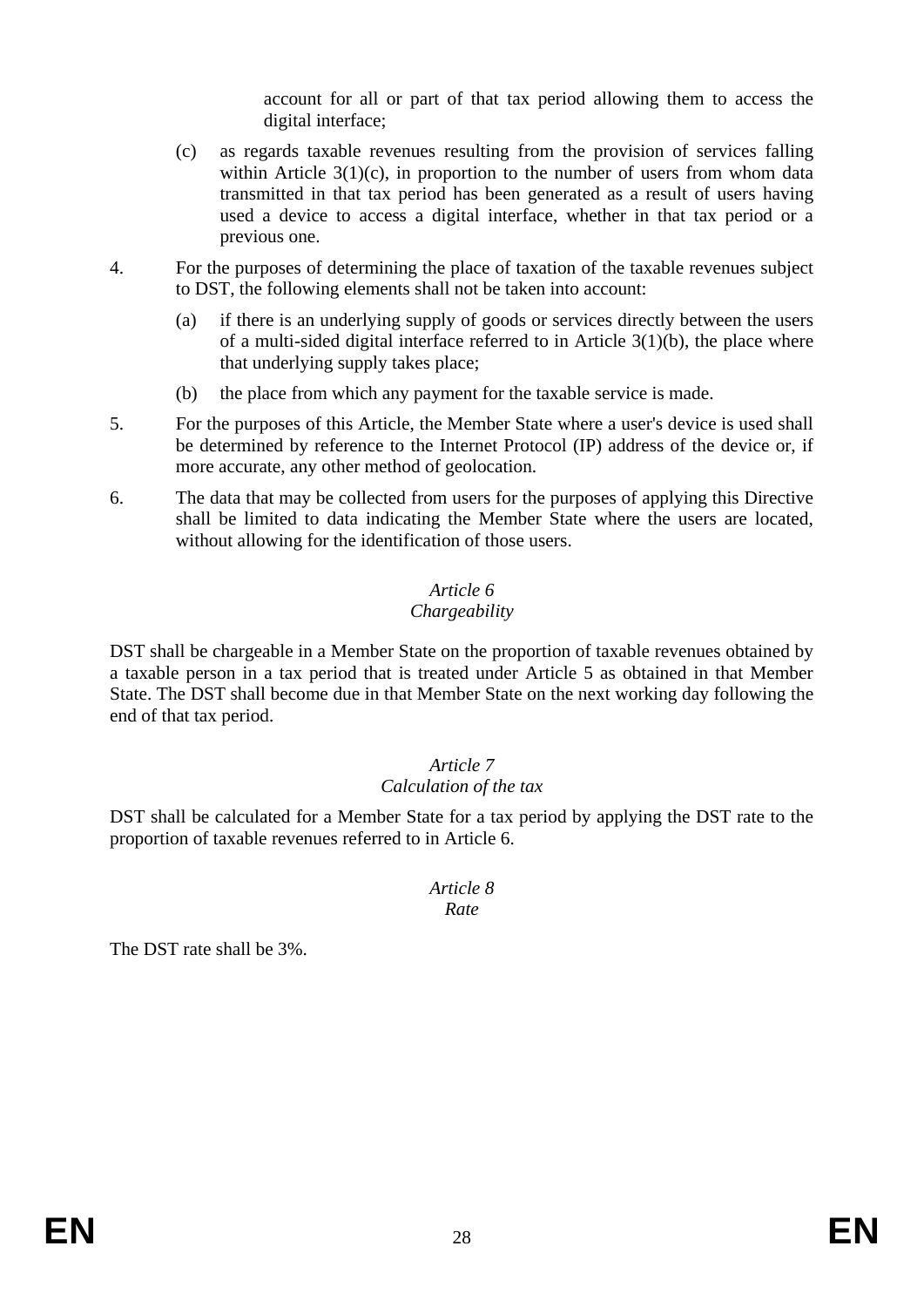## **Chapter 3**

## **OBLIGATIONS**

### *Article 9*

### *Person liable for payment and fulfilment of obligations*

- 1. DST shall be payable and the obligations in this Chapter shall be fulfilled by the taxable person providing the taxable services.
- 2. A consolidated group for financial accounting purposes shall be permitted to nominate a single entity within that group for the purposes of paying DST and fulfilling the obligations in this Chapter on behalf of each taxable person in that group who is liable to DST.

### *Article 10*

### *Identification*

- 1. A taxable person shall notify the Member State of identification that the taxable person is liable to DST in one or more Member States.
- 2. The notification shall be made electronically by no later than 10 working days following the end of the first tax period for which the taxable person is liable to DST under this Directive ('the first chargeable period').
- 3. The Member State of identification shall be:
	- (a) the Member State in which the taxable person is liable to DST for the first chargeable tax period;
	- (b) if the taxable person is liable to DST for that tax period in more than one Member State, such one of those Member States as the taxable person chooses.
- 4. The notification required under paragraph 1 shall include at least the following information with respect to the taxable person:
	- (a) name;
	- (b) trading name, if different from the name;
	- (c) postal address;
	- (d) electronic address;
	- (e) national tax number, if any;
	- (f) contact name;
	- (g) telephone number;
	- (h) Member States where the taxable person is liable to DST;
	- (i) IBAN or OBAN number.
- 5. The taxable person shall notify the Member State of identification of any changes in the information provided under paragraph 4.
- 6. When an entity is nominated under Article 9(2), the information provided by that nominated entity under this Article with respect to each taxable person in the group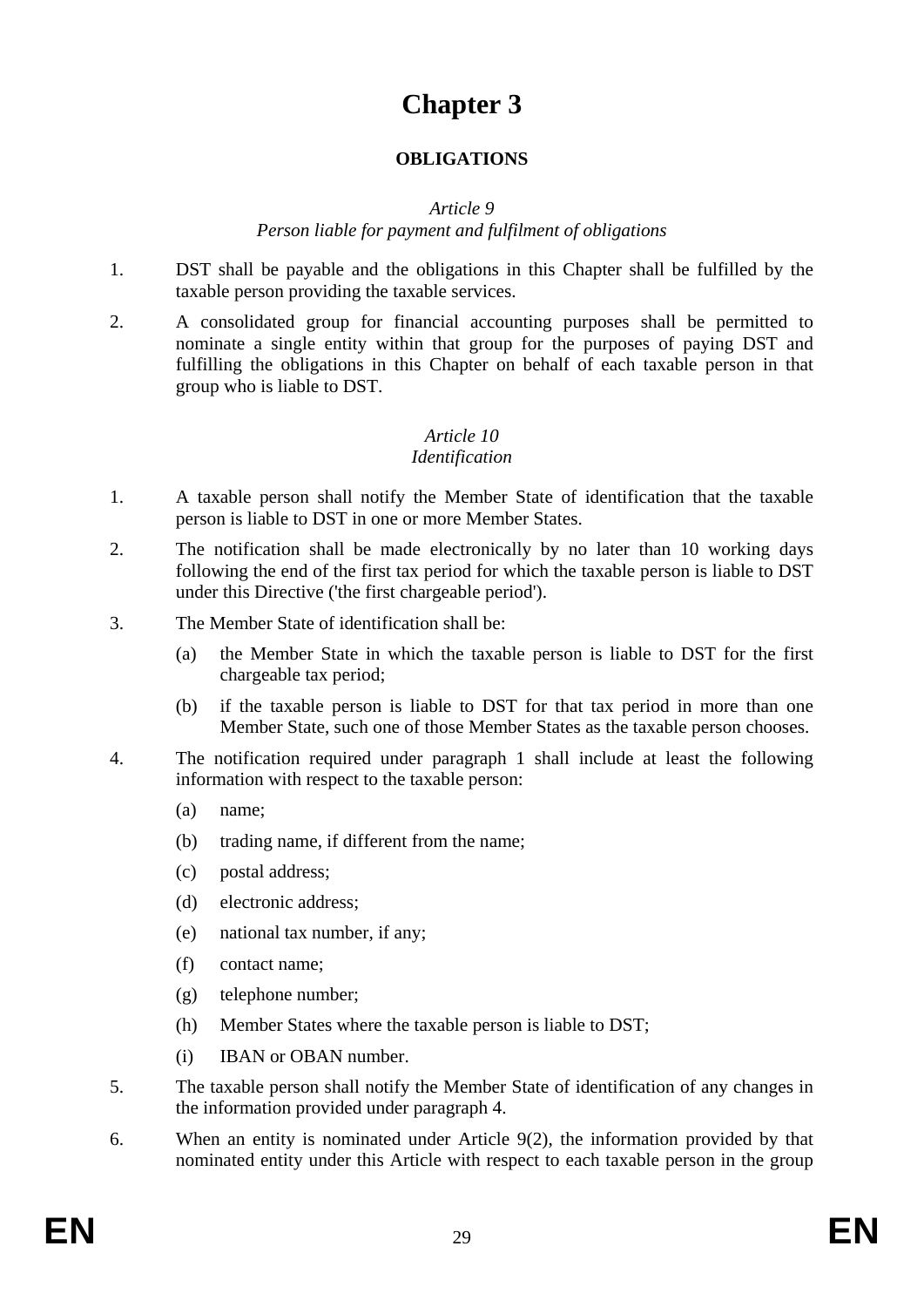shall also include information with respect to itself in relation to the items listed in points (a) to (g) of paragraph 4.

7. The Commission may adopt implementing acts to determine a common format for the notification required under this Article. Those implementing acts shall be adopted in accordance with the procedure provided for in Article 24(2).

### *Article 11 Identification number*

- 1. The Member State of identification shall allocate to the taxable person an individual identification number for the purposes of DST and shall notify the taxable person of that number by electronic means within 10 working days from the day on which the notification under Article 10 was received.
- 2. Each individual identification number shall have a prefix in accordance with ISO code 3166 Alpha 2 by which the Member State of identification may be identified. However, Greece and the United Kingdom shall use the prefix 'EL' and 'UK' respectively.
- 3. Member States shall take the measures necessary to ensure that their identification systems allow taxable persons to be identified and shall keep an identification register with all the individual identification numbers allocated by them.

### *Article 12 Deletion from the identification register*

- 1. A taxable person shall notify the Member State of identification by electronic means in any of the following circumstances:
	- (a) the taxable person ceases to obtain taxable revenues that are treated under this Directive as obtained in the Union;
	- (b) the taxable person ceases to qualify as a taxable person;
	- (c) the taxable person ceases to exist;
	- (d) the taxable person ceases to be liable to DST in the Union for any other reason.
- 2. The Member State of identification shall delete the taxable person from the identification register at the end of the period of 60 working days following the end of the tax period during which the information referred to in paragraph 1 was notified.
- 3. Article 10 shall apply if, following deletion of a taxable person from the identification register, the taxable person becomes liable once again to DST in the Union. References in Article 10 to the first chargeable tax period shall be read accordingly.

### *Article 13 Change in the Member State of identification*

1. Where a taxable person has chosen a Member State of identification under Article 10(3)(b), the taxable person shall be bound by that choice for the first chargeable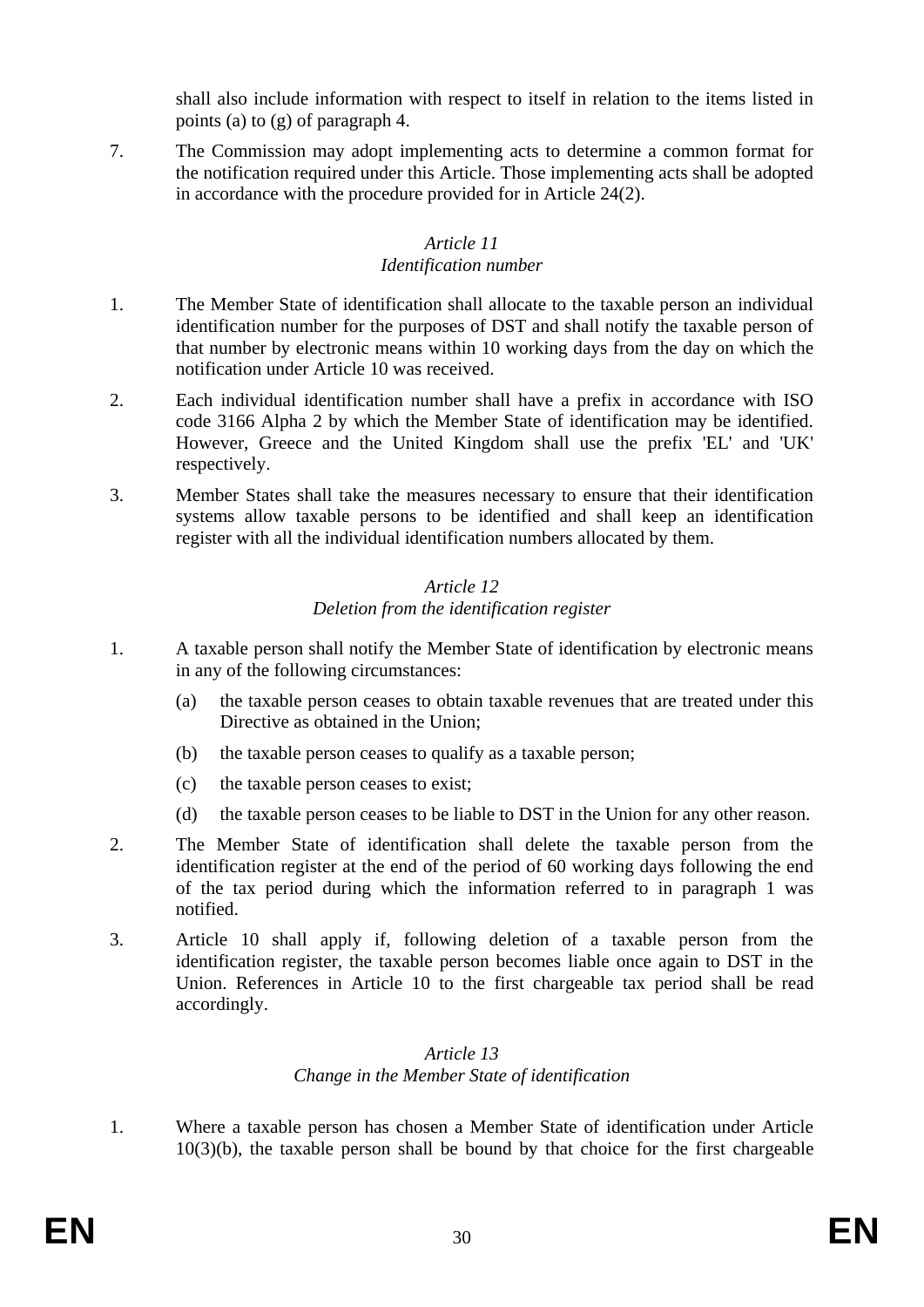period for which notification is made under Article 10 and for the two following tax periods.

- 2. However, if the taxable person ceases to be liable to DST in that Member State of identification chosen under Article  $10(3)(b)$ , the taxable person shall change its Member State of identification in accordance with the requirements of Article 10.
- 3. Any change in a taxable person's Member State of identification shall be notified to the existing Member State of identification, and that change shall apply from the tax period following the tax period in which that information is notified. The existing Member State of identification shall delete the taxable person from the identification register in accordance with Article 12(2).
- 4. That taxable person shall notify the new Member State of identification in accordance with Article 10, and references in that Article to the first chargeable period shall be to the tax period from which the change applies.

## *Article 14*

## *DST return*

A taxable person shall submit to the Member State of identification a DST return for each tax period. The return shall be submitted electronically within 30 working days following the end of the tax period covered by the return.

### *Article 15 DST return information*

- 1. The DST return shall show the following information:
	- (a) the individual identification number referred to in Article 11;
	- (b) for each Member State where DST is due for the relevant tax period, the total amount of taxable revenues treated as obtained by the taxable person in that Member State in that tax period, together with the amount of DST due on that amount in that Member State for that tax period;
	- (c) the total DST due from the taxable person in all Member States for the relevant tax period.
- 2. The DST return shall also show, with respect to the tax period, the total amount of worldwide revenues and total amount of taxable revenues within the Union applicable for the purposes of Article 4(1).
- 3. The Member State of identification may require the return to be made out in their national currency.
- 4. Upon receipt of a DST return, the Member State of identification shall immediately allocate a DST return number to the return.
- 5. Member States shall take the measures necessary to ensure that their identification systems allow DST returns to be identified and shall keep a DST return identification register with all the individual DST return numbers allocated by them.
- 6. The Commission may adopt implementing acts to determine a common format for the DST return and the DST return number. Those implementing acts shall be adopted in accordance with the procedure provided for in Article 24(2).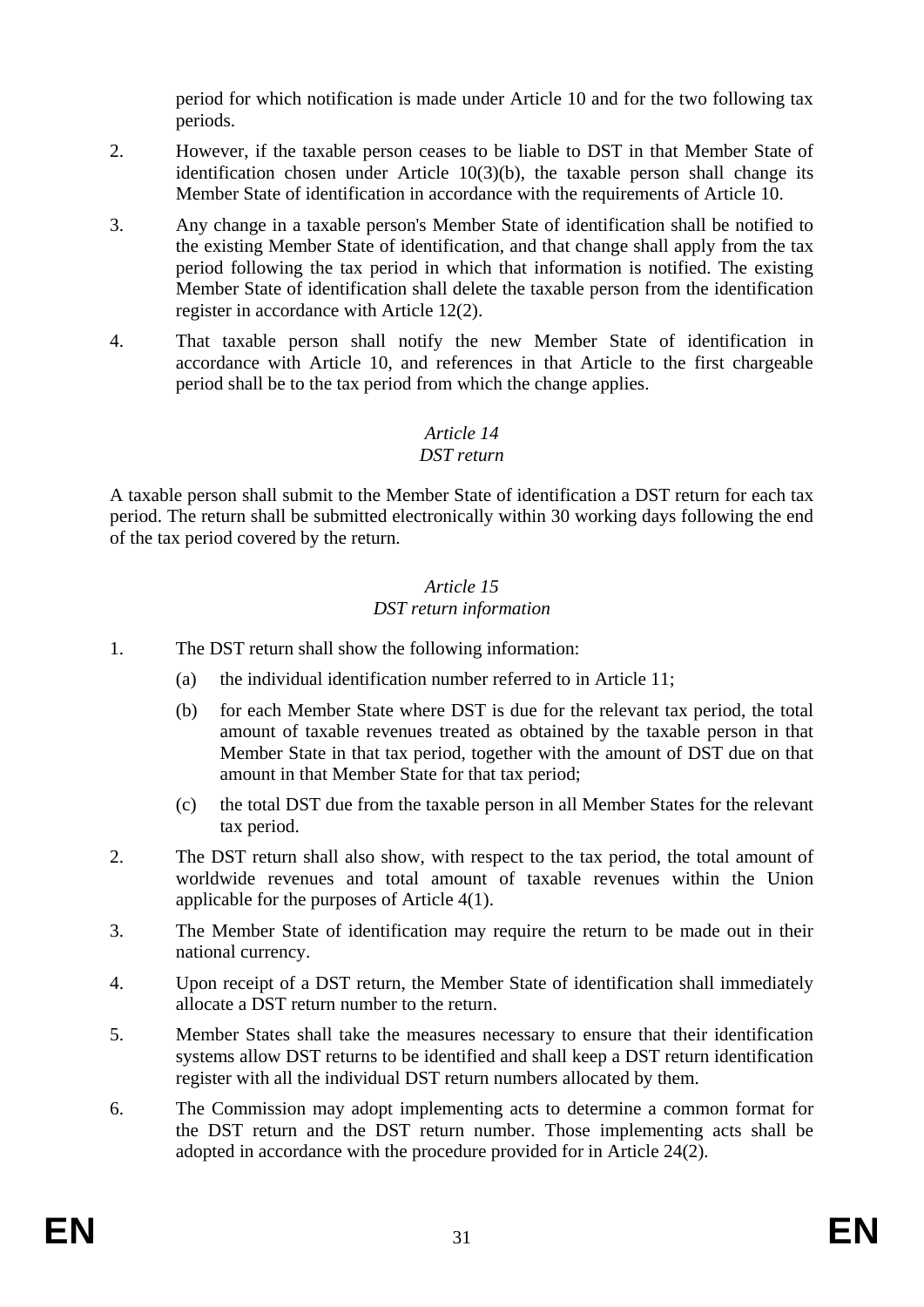### *Article 16*

#### *Payment arrangements*

- 1. The total DST due from a taxable person in all Member States for a tax period shall be paid by the taxable person in the Member State of identification.
- 2. The total DST due shall be paid to the Member State of identification no later than 30 working days following the end of the tax period concerned and, in making the payment, the taxable person shall make reference to the relevant DST return number.
- 3. If a taxable person makes a payment without reference to the relevant DST return number, or the reference number does not correspond to any outstanding DST return, the Member State of identification may take steps to clarify the issue. If the issue remains unsolved, the payment shall be returned to the taxable person, and the payment shall not be considered to be made for the purposes of paragraphs 1 and 2.
- 4. Payment shall be made to a bank account designated by the Member State of identification.
- 5. The Member State of identification may require the payment to be made in their national currency.
- 6. A Member State of identification which receives a payment in excess of the total DST due as indicated in the relevant DST return shall reimburse the overpaid amount directly to the taxable person concerned.
- 7. Where a Member State of identification has received a payment in respect of a DST return subsequently found to be incorrect and amended under Article 17, and that Member State has already distributed that amount to each Member State where DST is due, those Member States where DST is due shall each reimburse their respective part of any overpaid amount directly to the taxable person.

### *Article 17*

### *DST return amendments*

- 1. Changes to the figures contained in a DST return shall be made only by means of amendments to that return and not by adjustments to a subsequent return.
- 2. The amendments referred to in paragraph 1 shall be submitted electronically to the Member State of identification within three years of the date on which the initial return was required to be submitted. Amendments after such period shall be governed by the rules and procedures applicable in each Member State respectively where DST is due.
- 3. Any additional payment by a taxable person of DST due derived from the amendments in paragraph 1 shall be made to the Member State of identification in accordance with Article 16, and references to 'total DST due' shall be read accordingly. Any reimbursements to a taxable person of DST paid derived from the amendments in paragraph 1 shall be made in accordance with Article 16(7).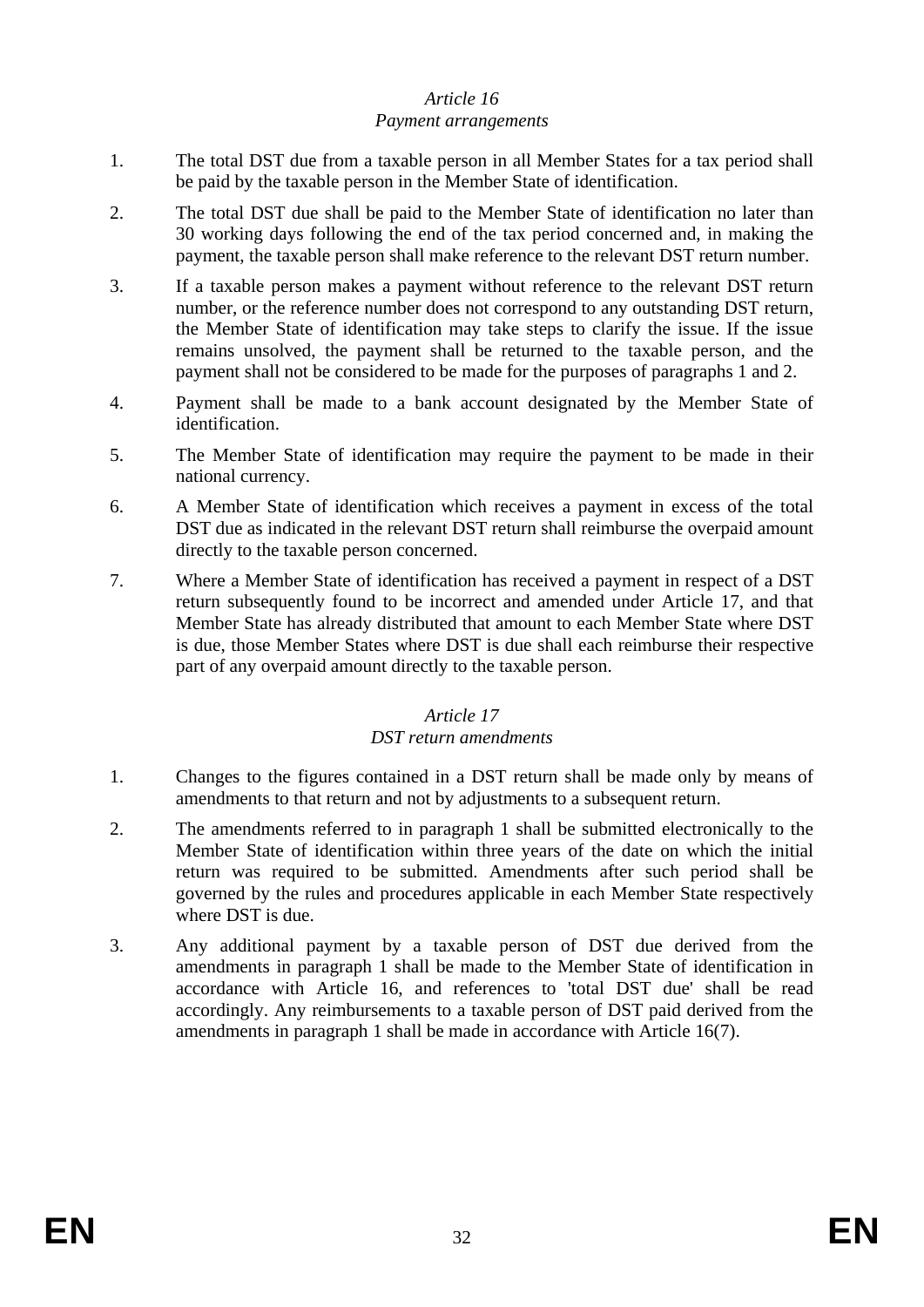### *Article 18*

### *Accounting, record-keeping, anti-fraud, enforcement and control measures*

- 1. Member States shall lay down accounting, record-keeping and other obligations intended to ensure that the DST due to the tax authorities is effectively paid. Such rules in a Member State shall apply to any entity with DST liability in that Member State, irrespective of the Member State of identification of that taxable person.
- 2. The Commission may adopt implementing acts to determine the measures to be taken pursuant to paragraph 1. Those implementing acts shall be adopted in accordance with the procedure provided for in Article 24(2).
- 3. Member States may adopt measures to prevent tax evasion, avoidance and abuse with respect to DST.
- 4. A Member State of identification chosen under Article 10 shall act on behalf of the other Member States where DST is due for the purposes of the obligations in this Chapter, but the DST shall be owed by the taxable person directly to each Member State where DST is due. Accordingly, each Member State where DST is due shall be entitled to enforce payment of the DST directly against the relevant taxable person. To that extent, the rules and procedures of each such Member State shall apply, including the rules and procedures relating to penalties, interest and other charges for late payment or non-payment of DST and the rules and procedures relating to the enforcement of debts.
- 5. Tax audits and control measures by Member States aimed at examining all the information and actions relevant to the calculation of a taxable person's DST liability in that Member State shall be governed by the rules and procedures applicable in that Member State.

### *Article 19*

### *Appointment of competent authorities*

Each Member State shall designate the competent authority to be responsible in that Member State for managing all aspects related to the obligations set out in this Chapter and in Chapter 4, and shall notify the name and electronic address of that authority to the Commission. The names and electronic addresses of the competent authorities shall be published by the Commission in the *Official Journal of the European Union*.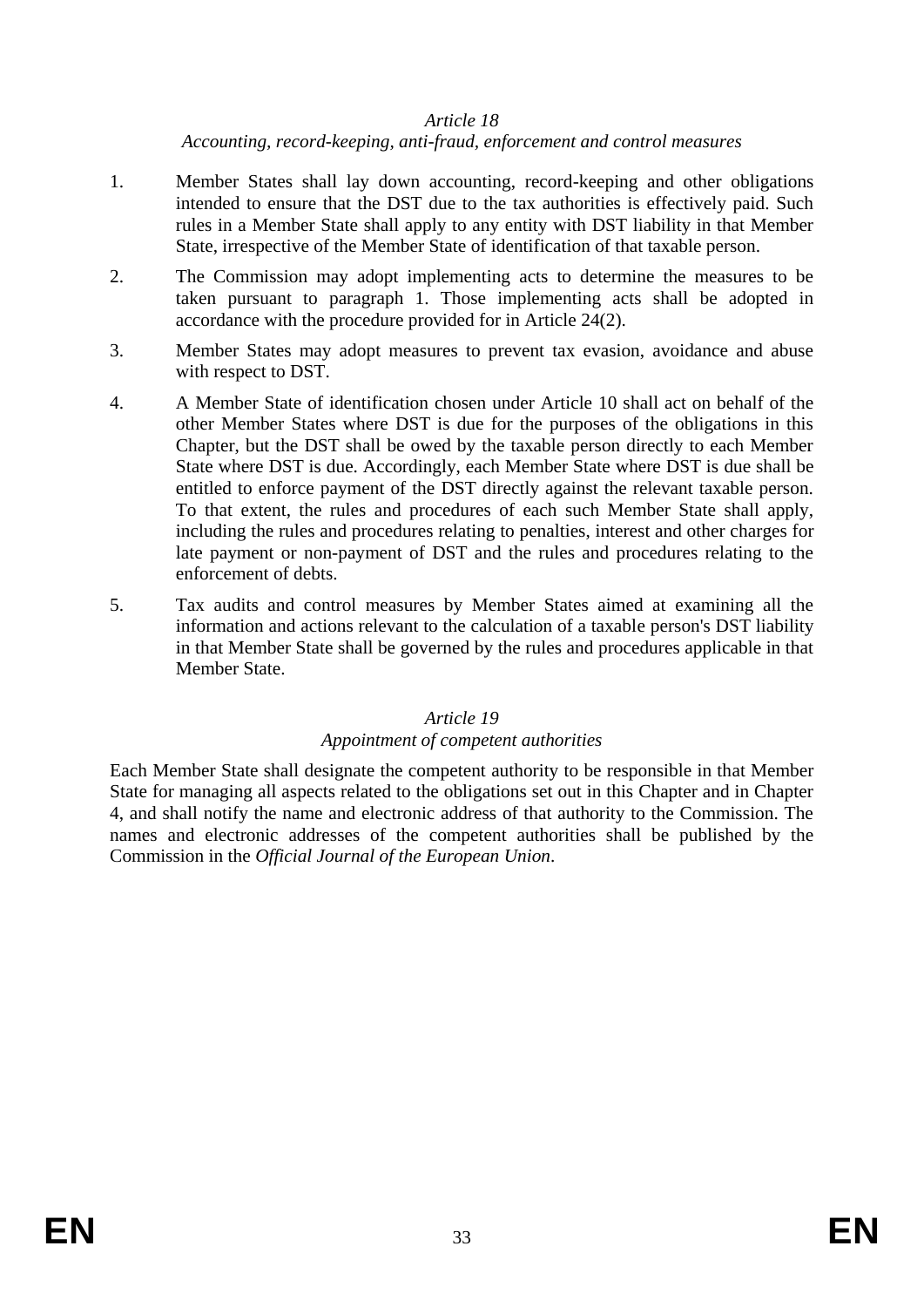# **Chapter 4**

### **ADMINISTRATIVE COOPERATION**

### *Article 20*

### *Exchange of information as regards identification*

- 1. The Member State of identification shall transmit any notification received by it under Article 10 to the competent authority of each Member State where DST is due. The notification shall be transmitted within 10 working days from the day on which the notification was received.
- 2. The Member State of identification shall also inform each such Member State of the individual identification number allocated to the relevant taxable person under Article 11.
- 3. The Member State of identification shall also inform each Member State where DST is due of any deletion in the identification register made under Article 12 within 10 working days from the day on which the deletion has been made.

### *Article 21*

### *Exchange of information as regards the DST return*

- 1. The Member State of identification shall transmit DST returns and any amendments to DST returns submitted to it under Article 14 or 17 to the competent authority of each Member State where DST is due. The returns and amendments shall be transmitted within 10 working days from the day on which they were received.
- 2. If a DST return is submitted in a currency other than euro, the Member State of identification shall convert the amounts into euro by applying the exchange rate as published in the *Official Journal of the European Union* on the last date of the tax period covered by the return or, if there is no publication on that day, on the previous day of publication, and shall transmit that information to the relevant Member States alongside the return, or amendment, transmitted to them under paragraph 1.
- 3. The Member State of identification shall transmit to the competent authorities of each Member State where DST is due any other information needed to link each payment with a relevant DST return.

### *Article 22*

### *Exchange of information as regards payment*

- 1. The Member State of identification shall ensure that the amount that a taxable person has paid under Article 16 corresponding to the DST due in a Member State other than the Member State of identification is transferred to the competent authority of that other Member State. The transfer shall take place within 10 working days following the day on which the payment was received.
- 2. The amount referred to in paragraph 1 shall be transferred in euro to the bank account designated by that other Member State.
- 3. Member States shall notify the competent authorities of other Member States of the number of the bank account to be used for the purposes of paragraph 2.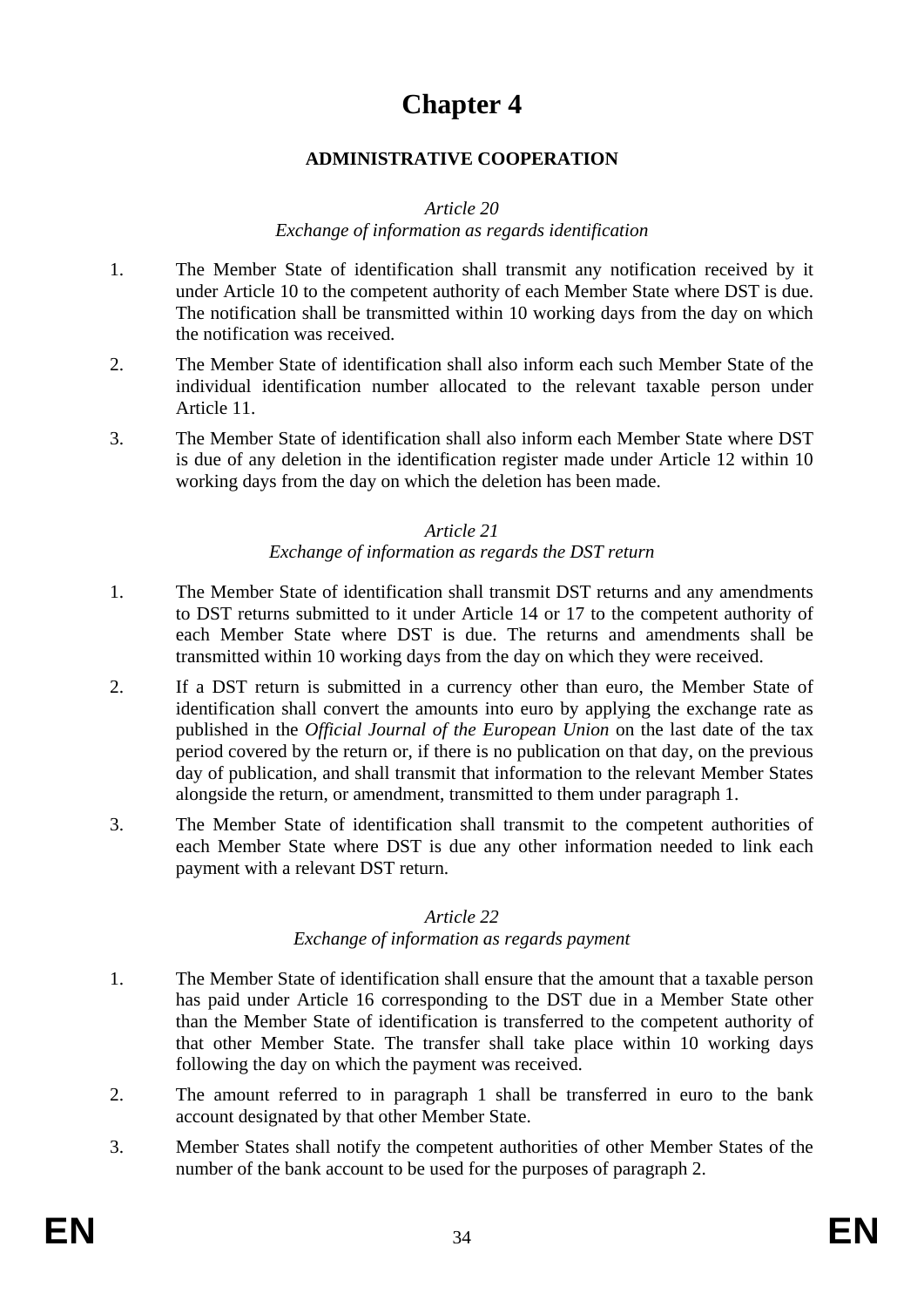- 4. Any amount received by the Member State of identification in a currency other than euro shall be converted into euro by applying the exchange rate as published in the *Official Journal of the European Union* on the last date of the tax period covered by the return or, if there is no publication on that day, on the previous day of publication.
- 5. If a taxable person pays a portion only of the total DST due from it, the Member State of identification shall ensure that that portion is transferred to the competent authorities of the Member States where DST is due in proportion to the tax due in each Member State. The Member State of identification shall inform the competent authorities of the Member States where DST is due thereof.
- 6. If a Member State where DST is due has reimbursed any overpaid amount directly to the taxable person under Article 16(7), that Member State shall inform the Member State of identification of the amount of those reimbursements.

### *Article 23 Means of information exchange*

- 1. Information and documentation to be transmitted under this Chapter shall be transmitted electronically.
- 2. The Commission may adopt implementing acts to determine the technical details by which such information and documentation is to be transmitted. Those implementing acts shall be adopted in accordance with the procedure provided for in Article 24(2).